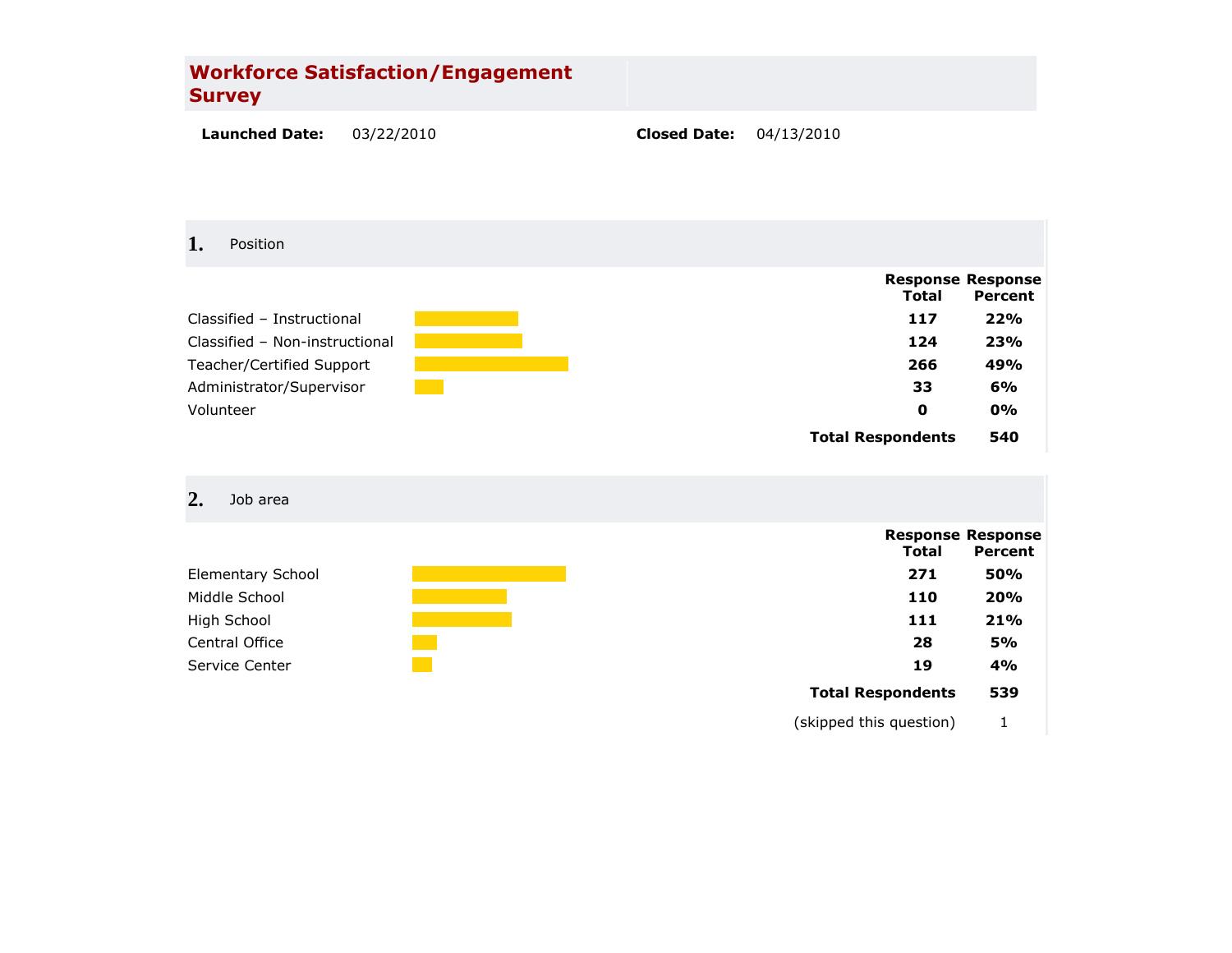# **3.** Bldg Assignment

|                                | Total                    | <b>Response Response</b><br><b>Percent</b> |
|--------------------------------|--------------------------|--------------------------------------------|
| <b>Administration Building</b> | 24                       | <b>5%</b>                                  |
| Alternative HS                 | 12                       | 2%                                         |
| Campus HS                      | 91                       | 18%                                        |
| Freeman Elem                   | 27                       | <b>5%</b>                                  |
| Haysville Middle School        | 61                       | 12%                                        |
| Haysville West Middle School   | 47                       | 9%                                         |
| Nelson Elem                    | 52                       | 10%                                        |
| Oatville Elem                  | 50                       | <b>10%</b>                                 |
| Prairie Elem                   | 39                       | 8%                                         |
| Rex Elem                       | 32                       | 6%                                         |
| <b>Ruth Clark Elem</b>         | 40                       | 8%                                         |
| Service Center                 | 17                       | 3%                                         |
| Tri-City                       | 15                       | 3%                                         |
| TLC-PAT-LBD-Food Service       | 12                       | 2%                                         |
|                                | <b>Total Respondents</b> | 519                                        |
|                                | (skipped this question)  | 21                                         |

# **4.** Years in District

|           | .   | .   |
|-----------|-----|-----|
| $1 - 5$   | 220 | 41% |
| $6 - 10$  | 101 | 19% |
| $11 - 20$ | 150 | 28% |
| $21 - 30$ | 51  | 10% |
| $30+$     | 14  | 3%  |
|           |     |     |

|       | <b>Response Response</b> |
|-------|--------------------------|
| Total | Percent                  |
| 220   | 41%                      |
| 101   | 19%                      |

| --  | --      |  |
|-----|---------|--|
| . . | 4 A A I |  |

### **Total Respondents 536**

(skipped this question) 4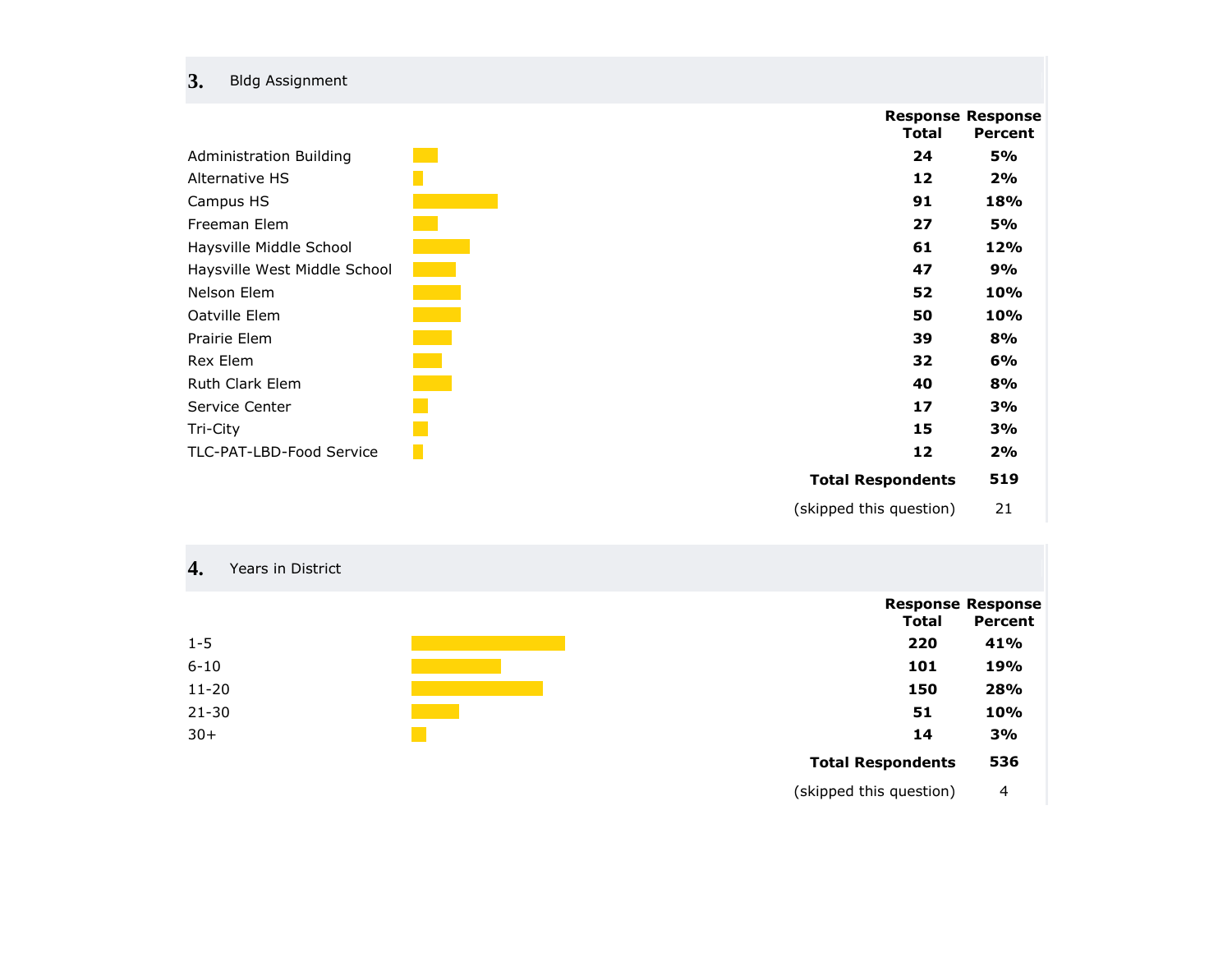Baldrige Seven Performance Excellence Categories: RED Haysville Workforce Expectations and Requirements: BLUE



The district leaders share information about the district.

# **6.** Leadership

Constancy of purpose; consistent direction



| Total                    | <b>Response Response</b><br>Percent |
|--------------------------|-------------------------------------|
| 136                      | 26%                                 |
| 309                      | 58%                                 |
| 54                       | 10%                                 |
| 32                       | 6%                                  |
| 1                        | 0%                                  |
| <b>Total Respondents</b> | 532                                 |
| (skipped this question)  | 8                                   |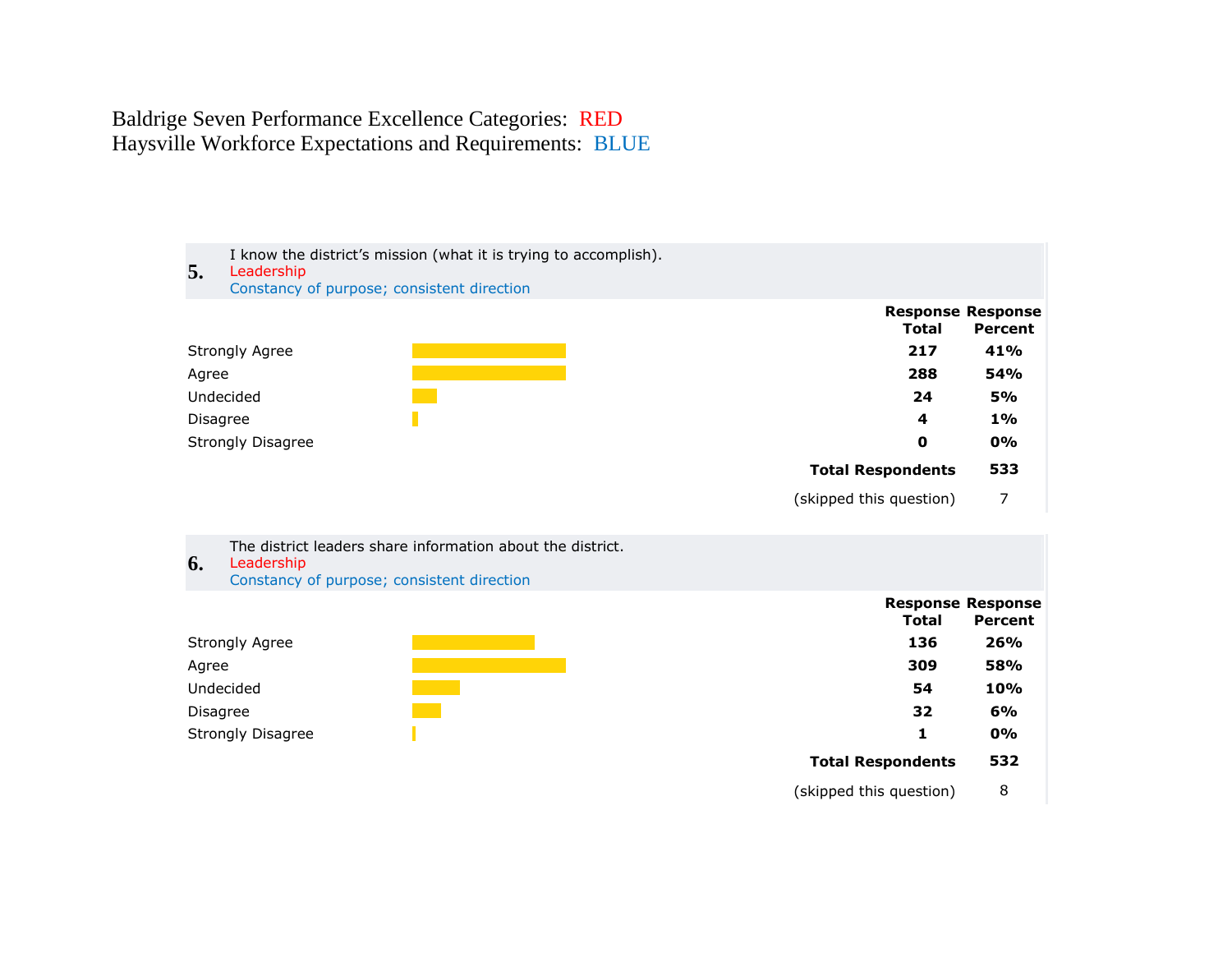I know the parts of the district's plans that will affect me and my work.

# **7.** Strategic Planning

Constancy of purpose; consistent direction



(skipped this question) 9

| 8.       | <b>Workforce Focus</b><br>Being part of a team | The people I work with cooperate and work as a team. |                                   |           |
|----------|------------------------------------------------|------------------------------------------------------|-----------------------------------|-----------|
|          |                                                |                                                      | <b>Response Response</b><br>Total | Percent   |
|          | <b>Strongly Agree</b>                          |                                                      | 249                               | 47%       |
| Agree    |                                                |                                                      | 218                               | 41%       |
|          | Undecided                                      |                                                      | 32                                | 6%        |
| Disagree |                                                |                                                      | 28                                | <b>5%</b> |
|          | <b>Strongly Disagree</b>                       |                                                      | 4                                 | $1\%$     |
|          |                                                |                                                      | <b>Total Respondents</b>          | 531       |
|          |                                                |                                                      | (skipped this question)           | 9         |

| 9.    | <b>Process Management</b> | I am provided with resources to do my job well.<br>Support from building administrator; Professional development |                                   |                |
|-------|---------------------------|------------------------------------------------------------------------------------------------------------------|-----------------------------------|----------------|
|       |                           |                                                                                                                  | <b>Response Response</b><br>Total | <b>Percent</b> |
|       | <b>Strongly Agree</b>     |                                                                                                                  | 166                               | 31%            |
| Agree |                           |                                                                                                                  | 272                               | 51%            |
|       | Undecided                 |                                                                                                                  | 49                                | 9%             |
|       | Disagree                  |                                                                                                                  | 41                                | 8%             |
|       | Strongly Disagree         |                                                                                                                  | $\overline{2}$                    | 0%             |
|       |                           |                                                                                                                  | <b>Total Respondents</b>          | 530            |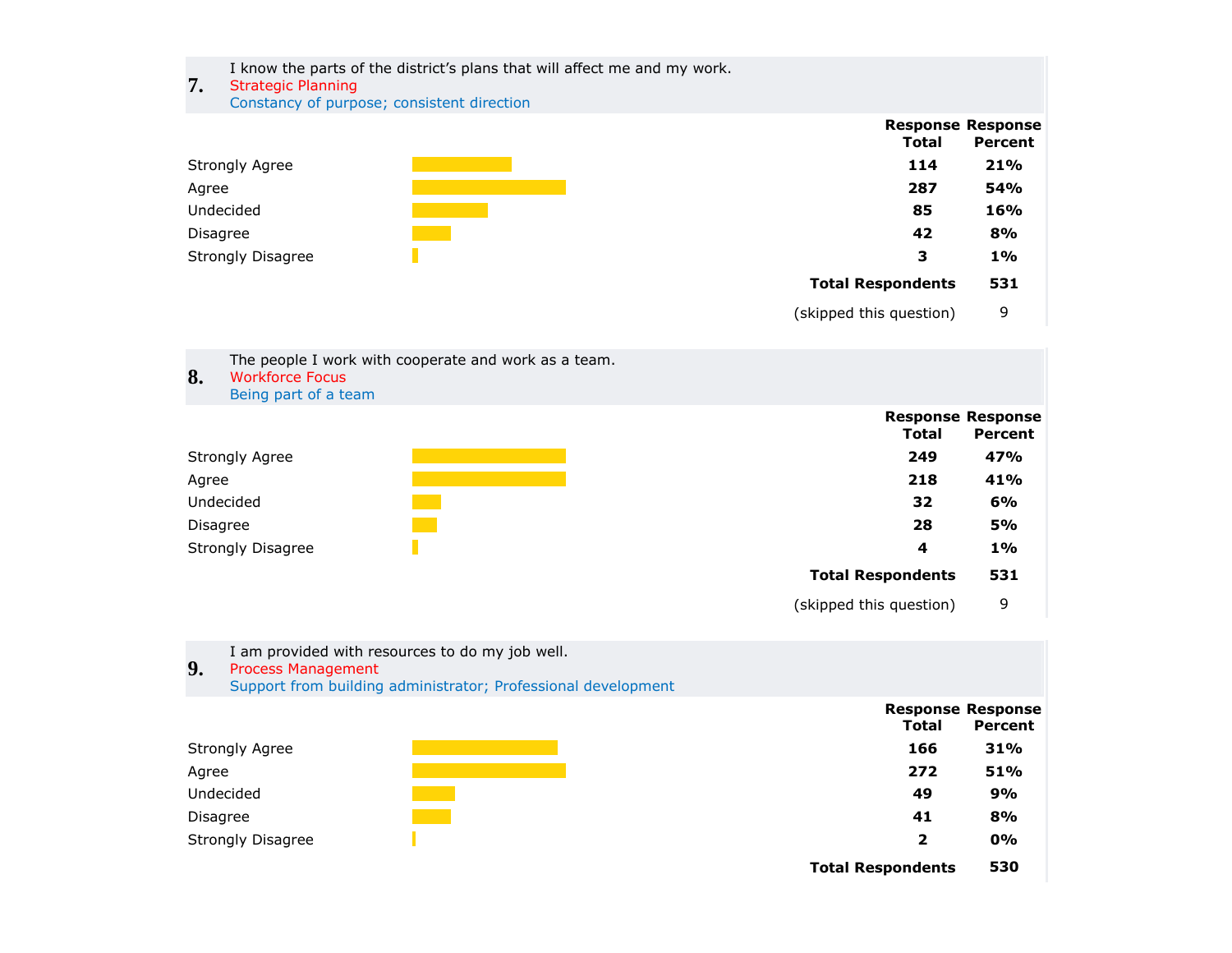| <b>10.</b>      | I know the district's vision (where it is trying to go in the future).<br>Leadership<br>Constancy of purpose; consistent direction |                          |                                            |
|-----------------|------------------------------------------------------------------------------------------------------------------------------------|--------------------------|--------------------------------------------|
|                 |                                                                                                                                    | <b>Total</b>             | <b>Response Response</b><br><b>Percent</b> |
|                 | <b>Strongly Agree</b>                                                                                                              | 142                      | 27%                                        |
| Agree           |                                                                                                                                    | 305                      | 58%                                        |
|                 | Undecided                                                                                                                          | 64                       | 12%                                        |
| <b>Disagree</b> |                                                                                                                                    | 18                       | 3%                                         |
|                 | <b>Strongly Disagree</b>                                                                                                           | $\mathbf 0$              | 0%                                         |
|                 |                                                                                                                                    | <b>Total Respondents</b> | 529                                        |
|                 |                                                                                                                                    | (skipped this question)  | 11                                         |
| <b>11.</b>      | I know who my most important customers are.<br><b>Customer Focus</b><br>Constancy of purpose; consistent direction                 |                          |                                            |
|                 |                                                                                                                                    | <b>Total</b>             | <b>Response Response</b><br><b>Percent</b> |
|                 | <b>Strongly Agree</b>                                                                                                              | 365                      | 69%                                        |
| Agree           |                                                                                                                                    | 159                      | 30%                                        |
|                 | Undecided                                                                                                                          | 1                        | 0%                                         |
| <b>Disagree</b> |                                                                                                                                    | 1                        | 0%                                         |
|                 | <b>Strongly Disagree</b>                                                                                                           | 1                        | 0%                                         |
|                 |                                                                                                                                    | <b>Total Respondents</b> | 527                                        |
|                 |                                                                                                                                    | (skipped this question)  | 13                                         |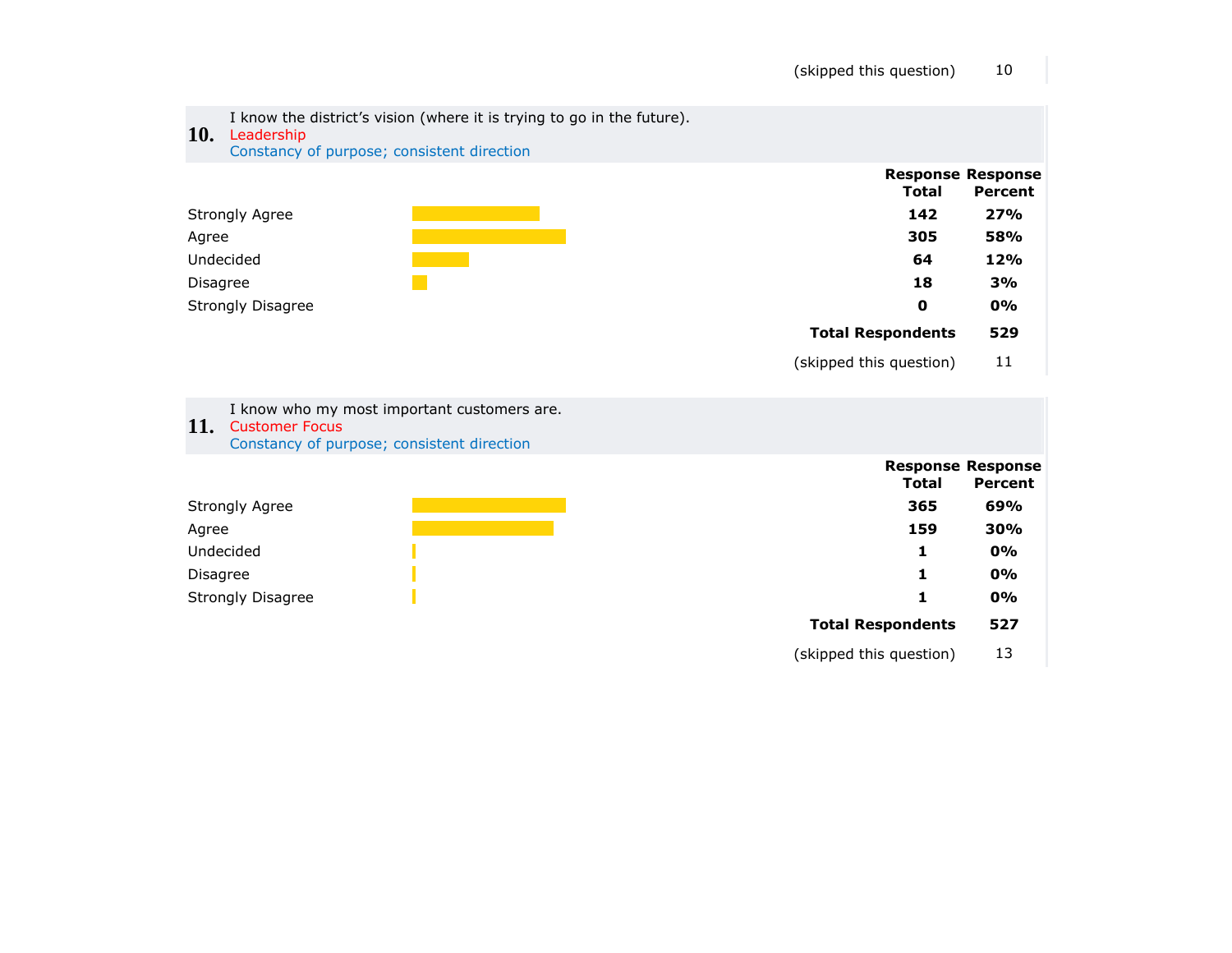I get all the important information I need to do my work.

### **12.** Measurement, Analysis & Knowledge Management Performing meaningful work



(skipped this question) 14

| My fellow employees are committed to producing quality results. |
|-----------------------------------------------------------------|
| 13. Results                                                     |
| Collaboration around student engagement; Being part of a team   |



(skipped this question) 14

| 14.      | The district practices high standards and ethics.<br><b>Results</b><br>Performing meaningful work |  |              |                          |
|----------|---------------------------------------------------------------------------------------------------|--|--------------|--------------------------|
|          |                                                                                                   |  |              | <b>Response Response</b> |
|          |                                                                                                   |  | <b>Total</b> | Percent                  |
|          | Strongly Agree                                                                                    |  | 154          | 29%                      |
| Agree    |                                                                                                   |  | 264          | 50%                      |
|          | Undecided                                                                                         |  | 68           | 13%                      |
| Disagree |                                                                                                   |  | 36           | <b>7%</b>                |
|          | <b>Strongly Disagree</b>                                                                          |  | 4            | $1\%$                    |

**Total Respondents 526**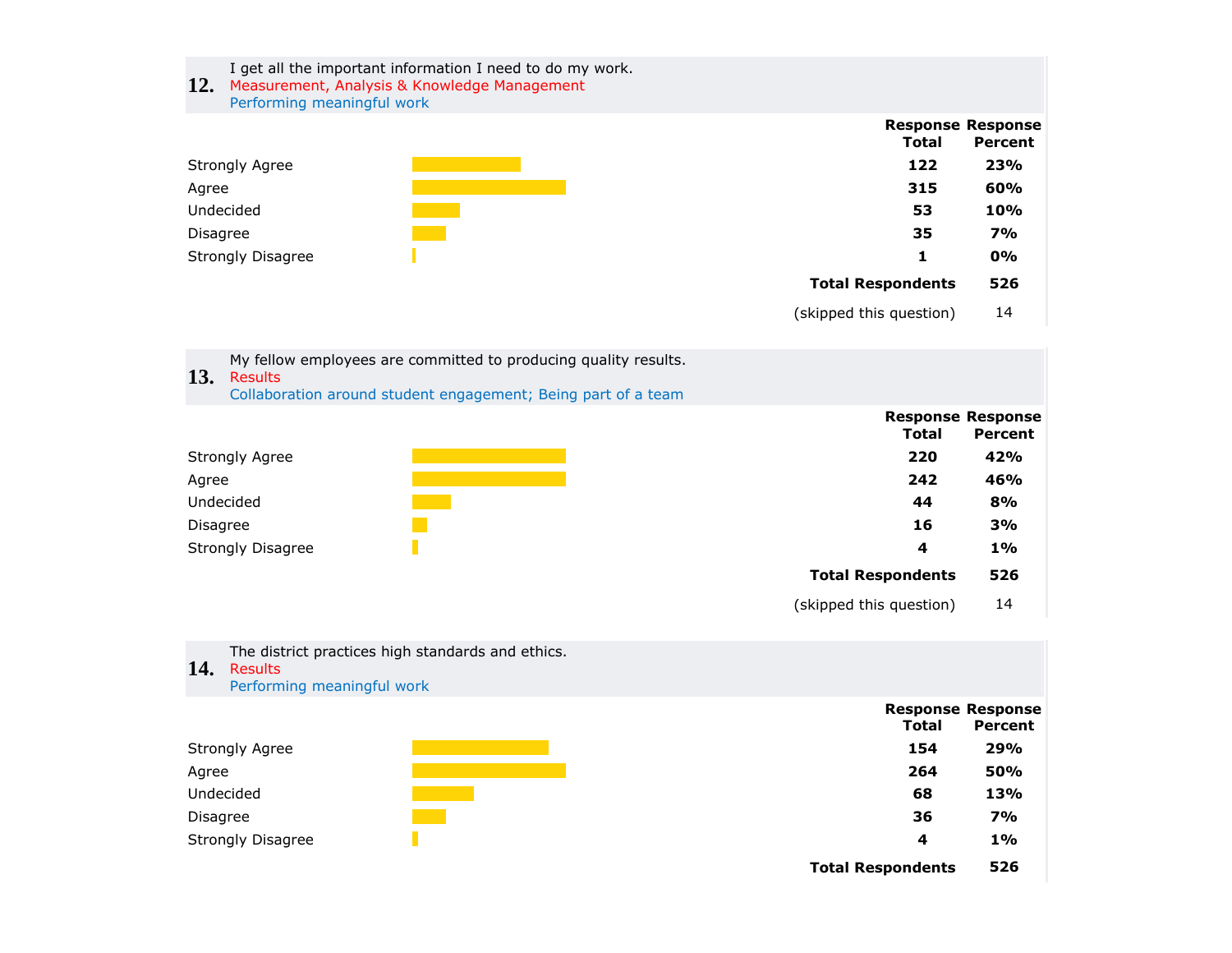

|                          | .   | .   |
|--------------------------|-----|-----|
| <b>Strongly Agree</b>    | 44  | 8%  |
| Agree                    | 197 | 38% |
| Undecided                | 142 | 27% |
| Disagree                 | 119 | 23% |
| <b>Strongly Disagree</b> | 23  | 4%  |

|                          | Total | <b>Response Response</b><br>Percent |
|--------------------------|-------|-------------------------------------|
|                          | 44    | 8%                                  |
|                          | 197   | 38%                                 |
|                          | 142   | 27%                                 |
|                          | 119   | 23%                                 |
|                          | 23    | 4%                                  |
| <b>Total Respondents</b> |       | 525                                 |
| (skipped this question)  |       | 15                                  |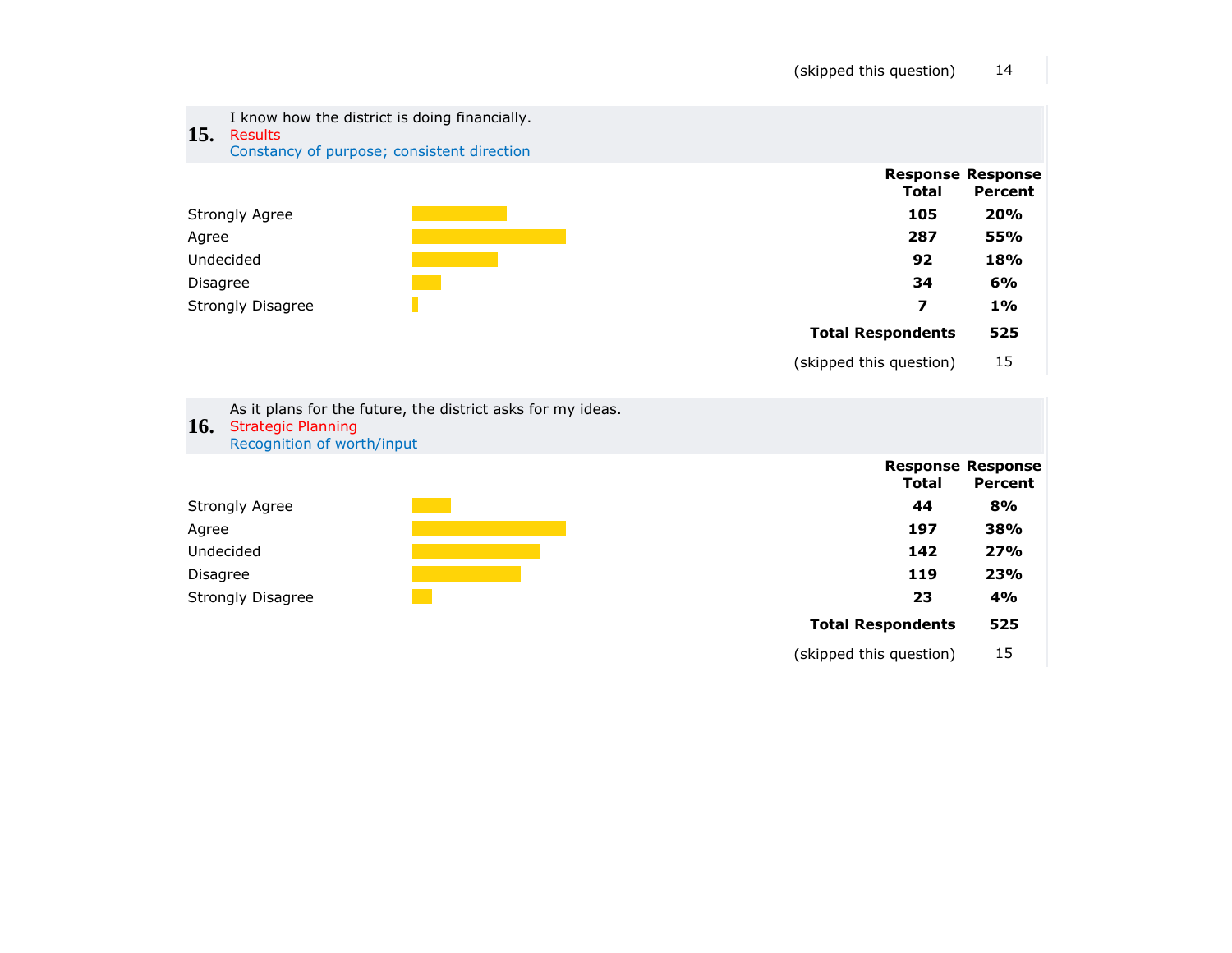I know how to tell if we are making progress on my work group's part of the strategic plan.

#### **17.** Strategic Plan

Being part of a team

|                          | <b>Response Response</b> |         |
|--------------------------|--------------------------|---------|
|                          | <b>Total</b>             | Percent |
| <b>Strongly Agree</b>    | 62                       | 12%     |
| Agree                    | 246                      | 47%     |
| Undecided                | 144                      | 27%     |
| Disagree                 | 69                       | 13%     |
| <b>Strongly Disagree</b> | 4                        | $1\%$   |
|                          | <b>Total Respondents</b> | 525     |

(skipped this question) 15

| 18.      | I partner with parents/guardians to help students.<br><b>Customer Focus</b><br>Performing meaningful work |                                          |                |
|----------|-----------------------------------------------------------------------------------------------------------|------------------------------------------|----------------|
|          |                                                                                                           | <b>Response Response</b><br><b>Total</b> | <b>Percent</b> |
|          | <b>Strongly Agree</b>                                                                                     | 192                                      | 37%            |
| Agree    |                                                                                                           | 233                                      | 44%            |
|          | Undecided                                                                                                 | 59                                       | 11%            |
| Disagree |                                                                                                           | 36                                       | 7%             |
|          | <b>Strongly Disagree</b>                                                                                  | 5                                        | $1\%$          |
|          |                                                                                                           | <b>Total Respondents</b>                 | 525            |

(skipped this question) 15

| 19.<br><b>Strategic Planning</b><br>Performing meaningful work | My job is important in accomplishing the district's mission. |                                          |           |
|----------------------------------------------------------------|--------------------------------------------------------------|------------------------------------------|-----------|
|                                                                |                                                              | <b>Response Response</b><br><b>Total</b> | Percent   |
| Strongly Agree                                                 |                                                              | 317                                      | 60%       |
| Agree                                                          |                                                              | 180                                      | 34%       |
| Undecided                                                      |                                                              | 27                                       | <b>5%</b> |
| Disagree                                                       |                                                              | 0                                        | 0%        |
| Strongly Disagree                                              |                                                              | 0                                        | 0%        |
|                                                                |                                                              | <b>Total Respondents</b>                 | 524       |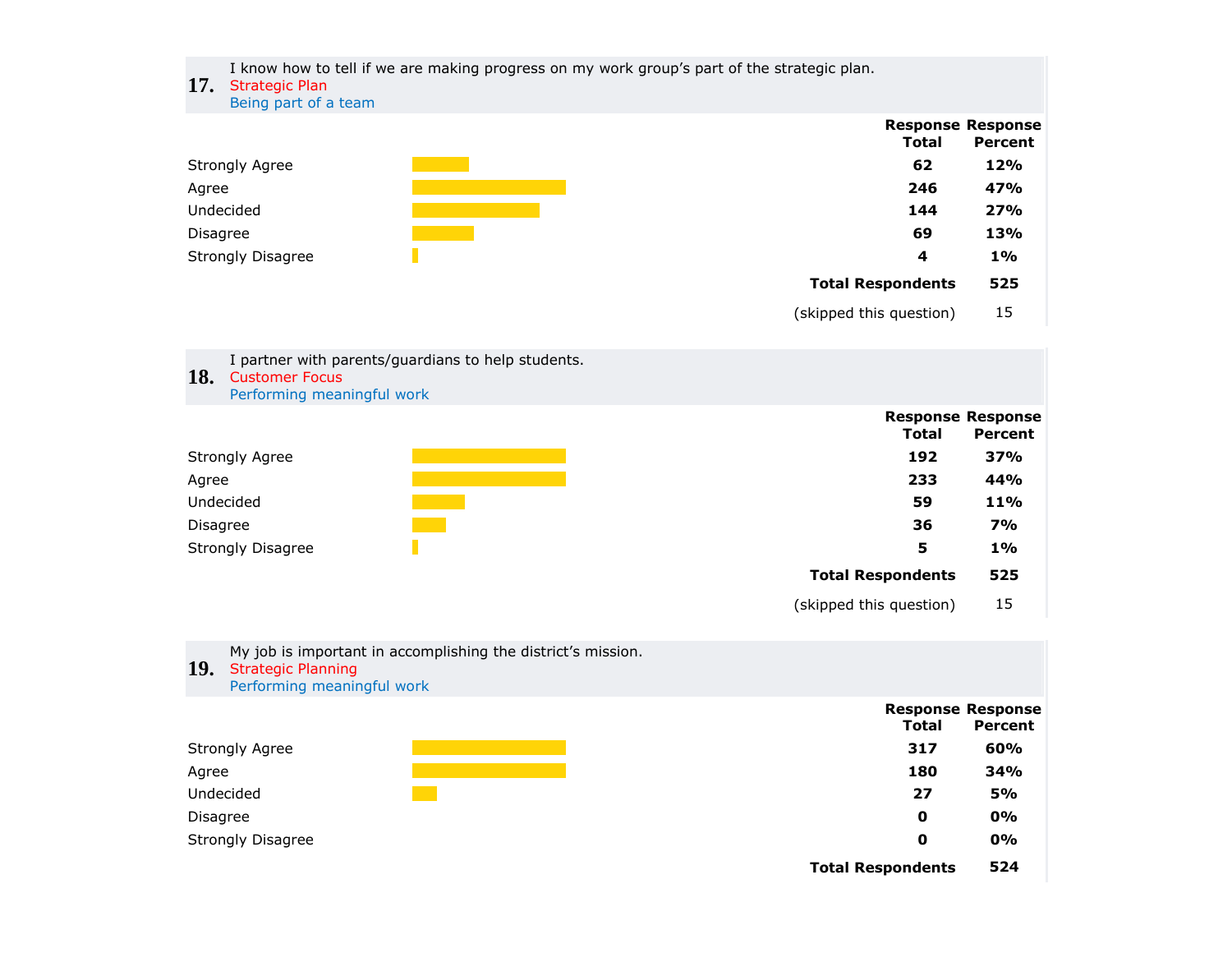

I know how the measures I use in my work fit into the district's overall measures of improvement.





- **22.** Results I am committed to the district's success.
	- Constancy of purpose; consistent direction

|                       |              | <b>Response Response</b> |  |
|-----------------------|--------------|--------------------------|--|
|                       | <b>Total</b> | <b>Percent</b>           |  |
| <b>Strongly Agree</b> | 378          | 72%                      |  |
| Agree                 | 142          | 27%                      |  |
| Undecided             | 2            | 0%                       |  |
| Disagree              | י            | 0%                       |  |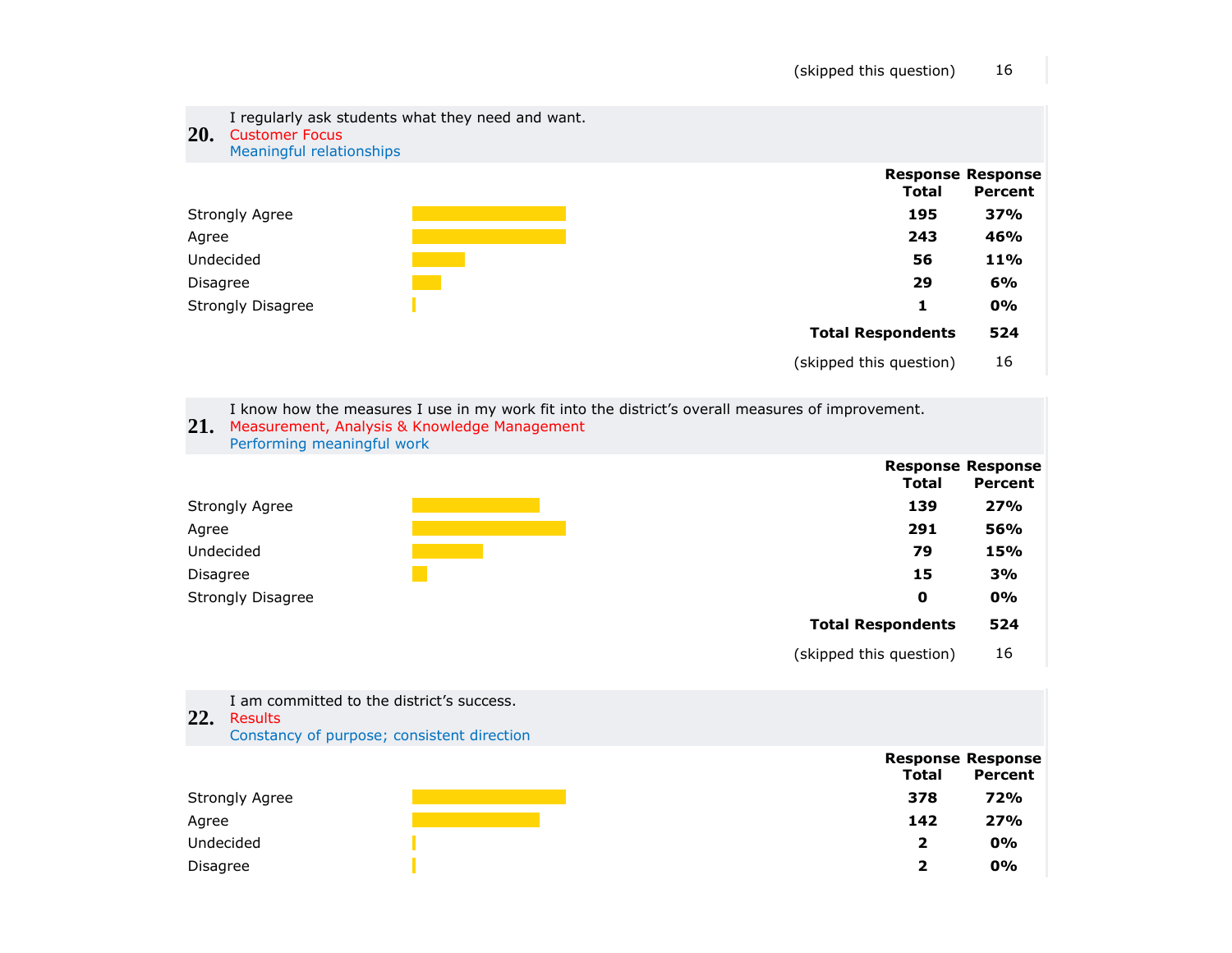|          | <b>Strongly Disagree</b>                                                                                                       | 0                        | 0%                                  |
|----------|--------------------------------------------------------------------------------------------------------------------------------|--------------------------|-------------------------------------|
|          |                                                                                                                                | <b>Total Respondents</b> | 524                                 |
|          |                                                                                                                                | (skipped this question)  | 16                                  |
|          | The district removes things that get in the way of progress.                                                                   |                          |                                     |
| 23.      | Results<br>Support from building administrator                                                                                 |                          |                                     |
|          |                                                                                                                                | <b>Total</b>             | <b>Response Response</b><br>Percent |
|          | <b>Strongly Agree</b>                                                                                                          | 45                       | 9%                                  |
| Agree    |                                                                                                                                | 171                      | 33%                                 |
|          | Undecided                                                                                                                      | 208<br>90                | 40%<br>17%                          |
| Disagree | <b>Strongly Disagree</b>                                                                                                       | 10                       | 2%                                  |
|          |                                                                                                                                | <b>Total Respondents</b> | 524                                 |
|          |                                                                                                                                | (skipped this question)  | 16                                  |
|          |                                                                                                                                |                          |                                     |
|          | My central office leaders use our district values to guide us.<br>24. Leadership<br>Constancy of purpose; consistent direction |                          |                                     |
|          |                                                                                                                                | <b>Total</b>             | <b>Response Response</b><br>Percent |
|          | Strongly Agree                                                                                                                 | 101                      | 19%                                 |
| Agree    |                                                                                                                                | 274                      | 52%                                 |

Undecided **122 23%**  Disagree **24 5%**  Strongly Disagree **3 1%** 

> **Total Respondents 524** (skipped this question) 16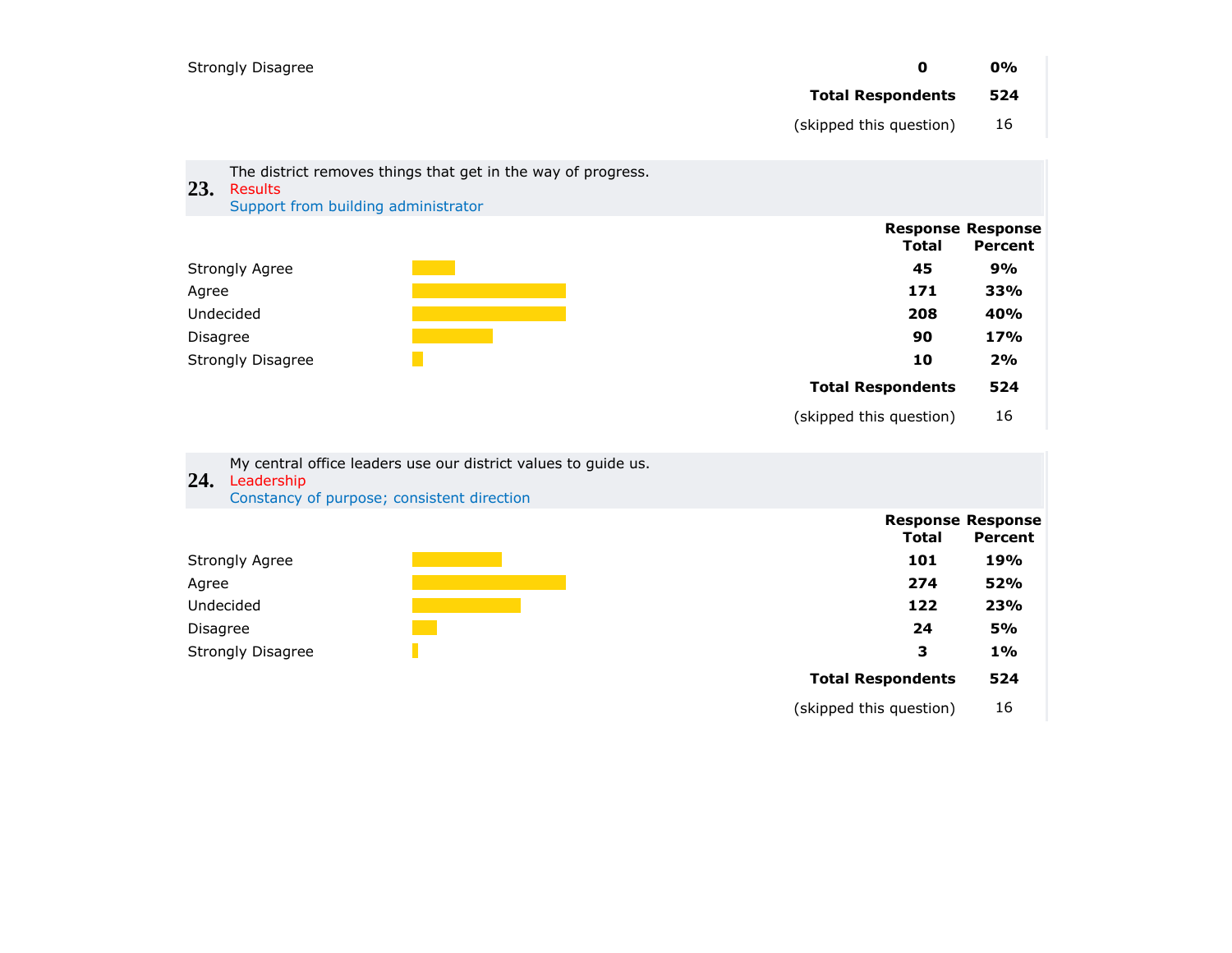The district encourages totally new ideas (innovation).

# **25.** Strategic Planning

Autonomy/Creativity

|                          |                          | <b>Response Response</b> |
|--------------------------|--------------------------|--------------------------|
|                          | <b>Total</b>             | Percent                  |
| <b>Strongly Agree</b>    | 103                      | 20%                      |
| Agree                    | 264                      | 50%                      |
| Undecided                | 121                      | 23%                      |
| <b>Disagree</b>          | 34                       | 6%                       |
| <b>Strongly Disagree</b> | 2                        | 0%                       |
|                          | <b>Total Respondents</b> | 524                      |

(skipped this question) 16

| 26.             | <b>Customer Focus</b>    | I ask students if they are satisfied or dissatisfied with my work.<br>Collaboration around student engagement |                          |                                     |
|-----------------|--------------------------|---------------------------------------------------------------------------------------------------------------|--------------------------|-------------------------------------|
|                 |                          |                                                                                                               | <b>Total</b>             | <b>Response Response</b><br>Percent |
|                 | <b>Strongly Agree</b>    |                                                                                                               | 49                       | 9%                                  |
| Agree           |                          |                                                                                                               | 218                      | 42%                                 |
|                 | Undecided                |                                                                                                               | 158                      | 30%                                 |
| <b>Disagree</b> |                          |                                                                                                               | 93                       | 18%                                 |
|                 | <b>Strongly Disagree</b> |                                                                                                               | 6                        | $1\%$                               |
|                 |                          |                                                                                                               | <b>Total Respondents</b> | 524                                 |
|                 |                          |                                                                                                               | (skipped this question)  | 16                                  |

# I know how the district as a whole is doing.

- **27.** Measurement, Analysis & Knowledge Management
	- Being Part of a Team



| Total                    | <b>Response Response</b><br>Percent |
|--------------------------|-------------------------------------|
| 58                       | 11%                                 |
| 269                      | 51%                                 |
| 131                      | 25%                                 |
| 59                       | <b>11%</b>                          |
| 6                        | $1\%$                               |
| <b>Total Respondents</b> | 523                                 |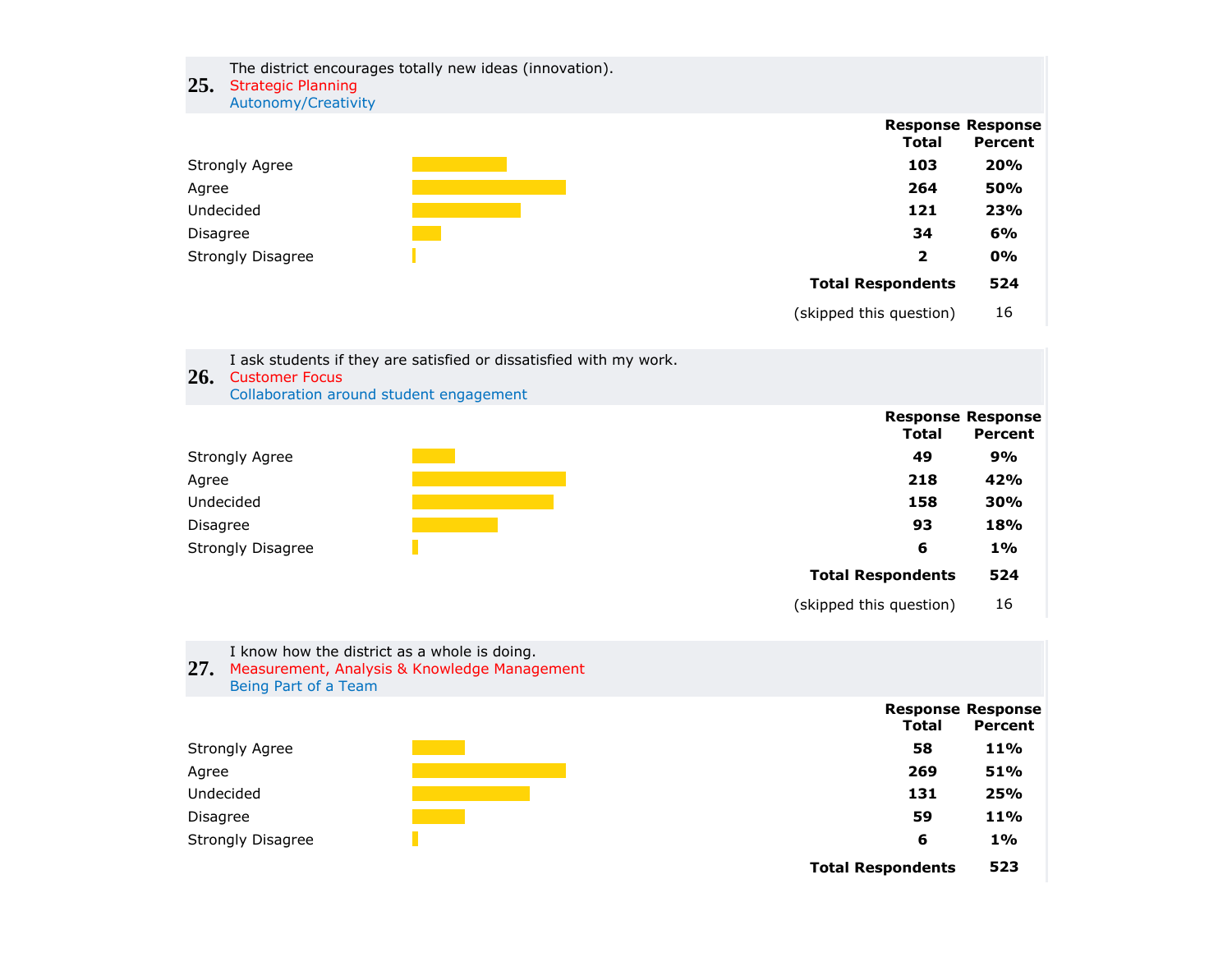| 28.      | My supervisor communicates with me frequently about my job performance.<br>Measurement, Analysis & Knowledge Management<br>Support from building administrator; Constancy of purpose; consistent direction |                          |                                            |
|----------|------------------------------------------------------------------------------------------------------------------------------------------------------------------------------------------------------------|--------------------------|--------------------------------------------|
|          |                                                                                                                                                                                                            | Total                    | <b>Response Response</b><br><b>Percent</b> |
|          | <b>Strongly Agree</b>                                                                                                                                                                                      | 179                      | 34%                                        |
| Agree    |                                                                                                                                                                                                            | 234                      | 45%                                        |
|          | Undecided                                                                                                                                                                                                  | 44                       | 8%                                         |
| Disagree |                                                                                                                                                                                                            | 49                       | 9%                                         |
|          | <b>Strongly Disagree</b>                                                                                                                                                                                   | 15                       | 3%                                         |
|          |                                                                                                                                                                                                            | <b>Total Respondents</b> | 521                                        |
|          |                                                                                                                                                                                                            | (skipped this question)  | 19                                         |
|          | My bosses and the district care about me.                                                                                                                                                                  |                          |                                            |

**29.** Workforce Focus

Support from building administrator; Meaningful relationships



**30.** Workforce Focus Each day, I have the opportunity to do my best job. Autonomy/Creativity; Performing meaningful work

|                | <b>Response Response</b> |            |
|----------------|--------------------------|------------|
|                | <b>Total</b>             | Percent    |
| Strongly Agree | 295                      | <b>57%</b> |
| Agree          | 203                      | 39%        |
| Undecided      | 13                       | 3%         |
| Disagree       | 6                        | $1\%$      |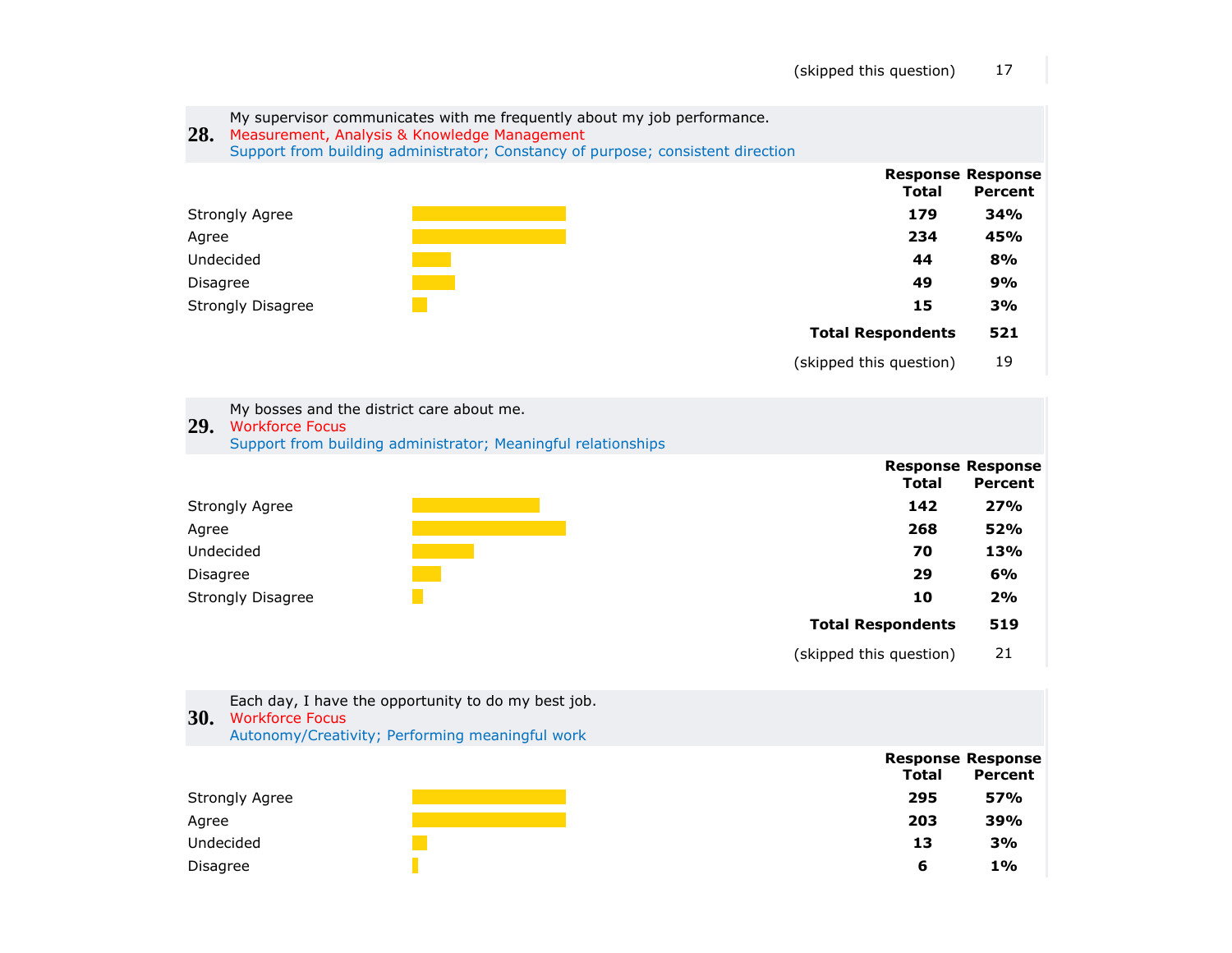| <b>Strongly Disagree</b>                                                                                            | $\mathbf 0$<br><b>Total Respondents</b><br>(skipped this question) | 0%<br>517<br>23                            |
|---------------------------------------------------------------------------------------------------------------------|--------------------------------------------------------------------|--------------------------------------------|
| We have good processes for doing our work.<br><b>31.</b><br><b>Process Management</b><br>Performing meaningful work |                                                                    |                                            |
|                                                                                                                     | <b>Total</b>                                                       | <b>Response Response</b><br><b>Percent</b> |
| <b>Strongly Agree</b>                                                                                               | 147                                                                | 28%                                        |
| Agree                                                                                                               | 297                                                                | <b>58%</b>                                 |
| Undecided                                                                                                           | 52                                                                 | 10%                                        |
| <b>Disagree</b>                                                                                                     | 19                                                                 | 4%                                         |
| <b>Strongly Disagree</b>                                                                                            | 1                                                                  | 0%                                         |
|                                                                                                                     | <b>Total Respondents</b>                                           | 516                                        |
|                                                                                                                     | (skipped this question)                                            | 24                                         |

We are prepared to handle an emergency.

- **32.** Process Management
	- Safe and orderly school climate



(skipped this question) 27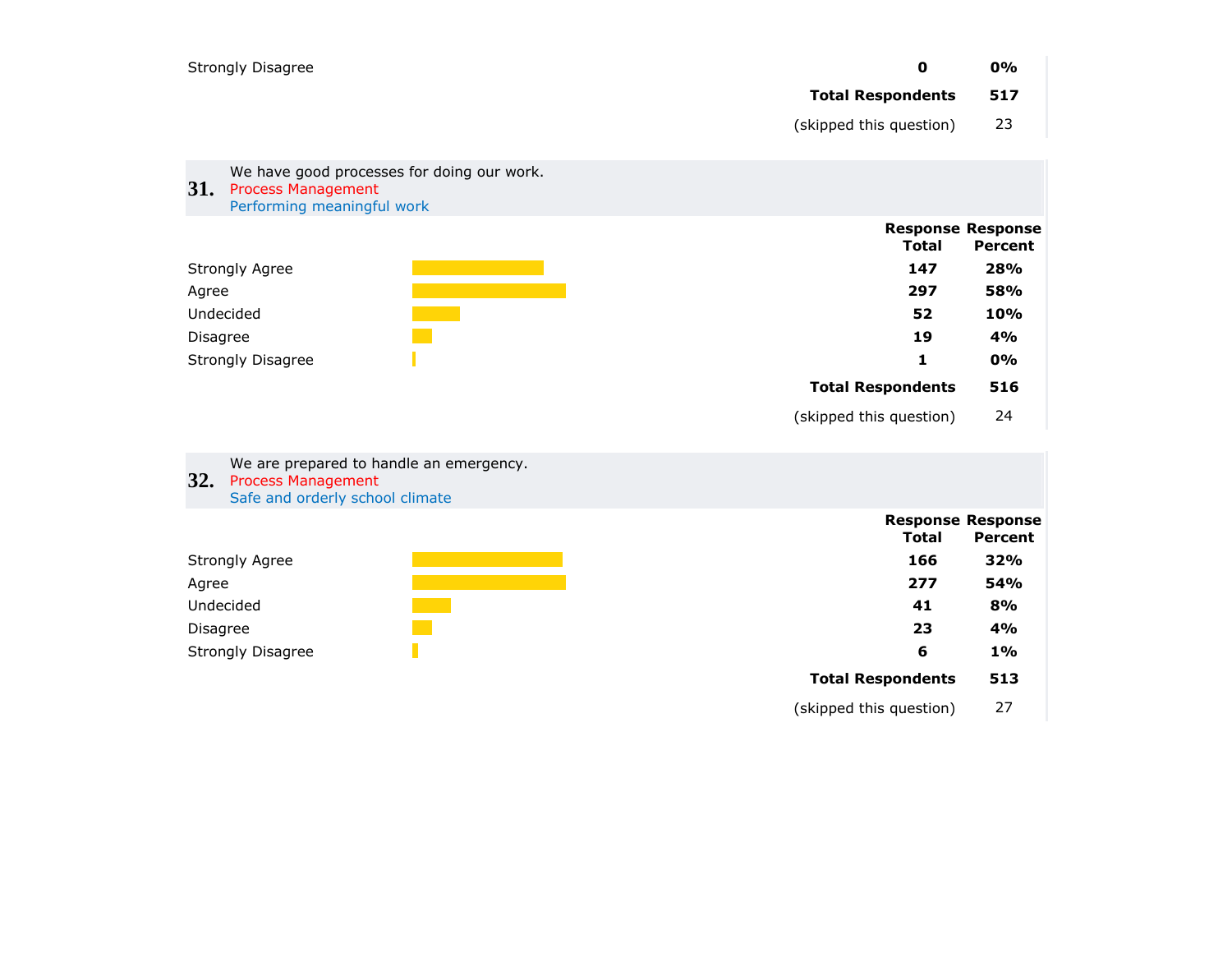#### **33.** Workforce Focus I have meaningful relationships at work. Meaningful relationships



(skipped this question) 28

**Total Respondents 512**

(skipped this question) 28



**35.** Results The district helps me help my community. Performing meaningful work

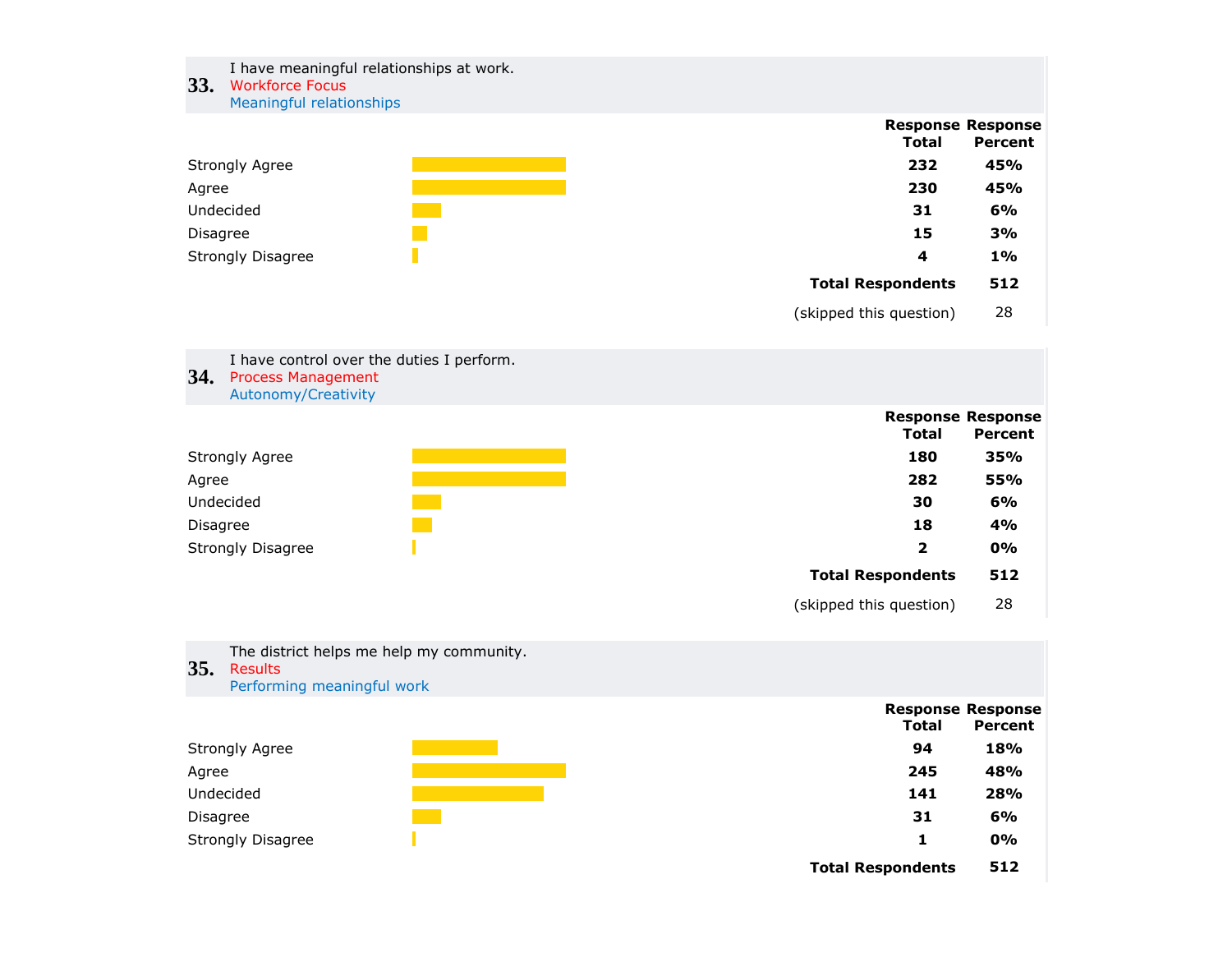

My central office leaders create a work environment that helps me do my job.

# **37.** Leadership

Safe and Orderly School Climate; Support from building administrator



| 38.             | The district is flexible and can make changes quickly when needed.<br><b>Strategic Planning</b><br>Autonomy/Creativity |              |                                            |
|-----------------|------------------------------------------------------------------------------------------------------------------------|--------------|--------------------------------------------|
|                 |                                                                                                                        | <b>Total</b> | <b>Response Response</b><br><b>Percent</b> |
|                 | Strongly Agree                                                                                                         | 54           | <b>11%</b>                                 |
| Agree           |                                                                                                                        | 249          | 49%                                        |
|                 | Undecided                                                                                                              | 153          | 30%                                        |
| <b>Disagree</b> |                                                                                                                        | 47           | 9%                                         |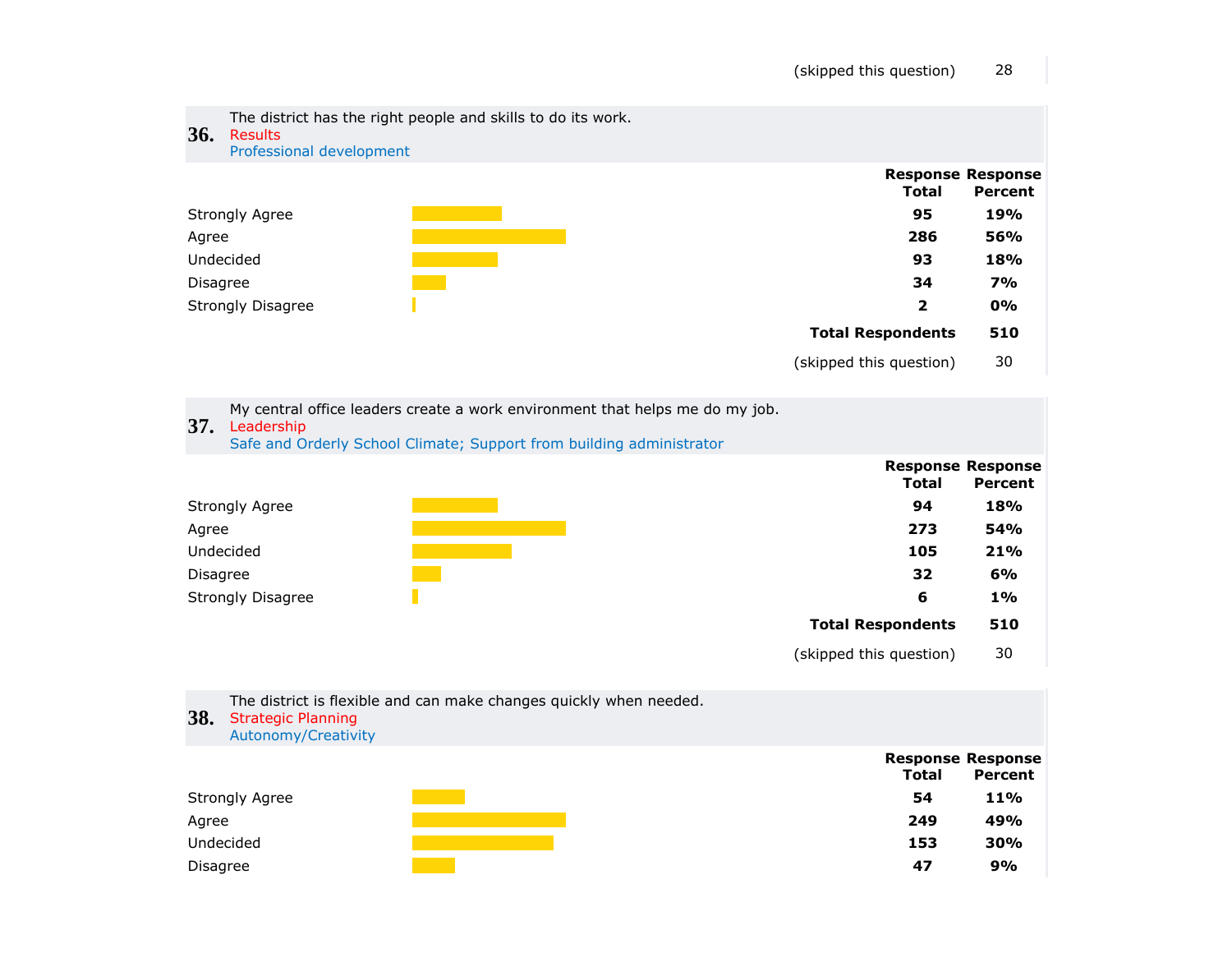|                 | <b>Strongly Disagree</b>                                                                                                                                                  | 4                        | 1%                                         |
|-----------------|---------------------------------------------------------------------------------------------------------------------------------------------------------------------------|--------------------------|--------------------------------------------|
|                 |                                                                                                                                                                           | <b>Total Respondents</b> | 507                                        |
|                 |                                                                                                                                                                           | (skipped this question)  | 33                                         |
|                 |                                                                                                                                                                           |                          |                                            |
| <b>39.</b>      | My bosses encourage me to develop my job skills so I can advance in my career.<br><b>Workforce Focus</b><br>Support from building administrator; Professional development |                          |                                            |
|                 |                                                                                                                                                                           | <b>Total</b>             | <b>Response Response</b><br><b>Percent</b> |
|                 | <b>Strongly Agree</b>                                                                                                                                                     | 157                      | 31%                                        |
| Agree           |                                                                                                                                                                           | 231                      | 46%                                        |
|                 | Undecided                                                                                                                                                                 | 69                       | 14%                                        |
| Disagree        |                                                                                                                                                                           | 41                       | 8%                                         |
|                 | <b>Strongly Disagree</b>                                                                                                                                                  | $\overline{\mathbf{z}}$  | 1%                                         |
|                 |                                                                                                                                                                           | <b>Total Respondents</b> | 505                                        |
|                 |                                                                                                                                                                           | (skipped this question)  | 35                                         |
| 40.             | I am recognized for my work.<br><b>Workforce Focus</b><br>Recognition of worth/input                                                                                      |                          |                                            |
|                 |                                                                                                                                                                           | <b>Total</b>             | <b>Response Response</b><br>Percent        |
|                 | <b>Strongly Agree</b>                                                                                                                                                     | 105                      | 21%                                        |
| Agree           |                                                                                                                                                                           | 255                      | 51%                                        |
|                 | Undecided                                                                                                                                                                 | 78                       | 16%                                        |
| <b>Disagree</b> |                                                                                                                                                                           | 54                       | 11%                                        |
|                 | <b>Strongly Disagree</b>                                                                                                                                                  | 11                       | 2%                                         |
|                 |                                                                                                                                                                           | <b>Total Respondents</b> | 503                                        |
|                 |                                                                                                                                                                           | (skipped this question)  | 37                                         |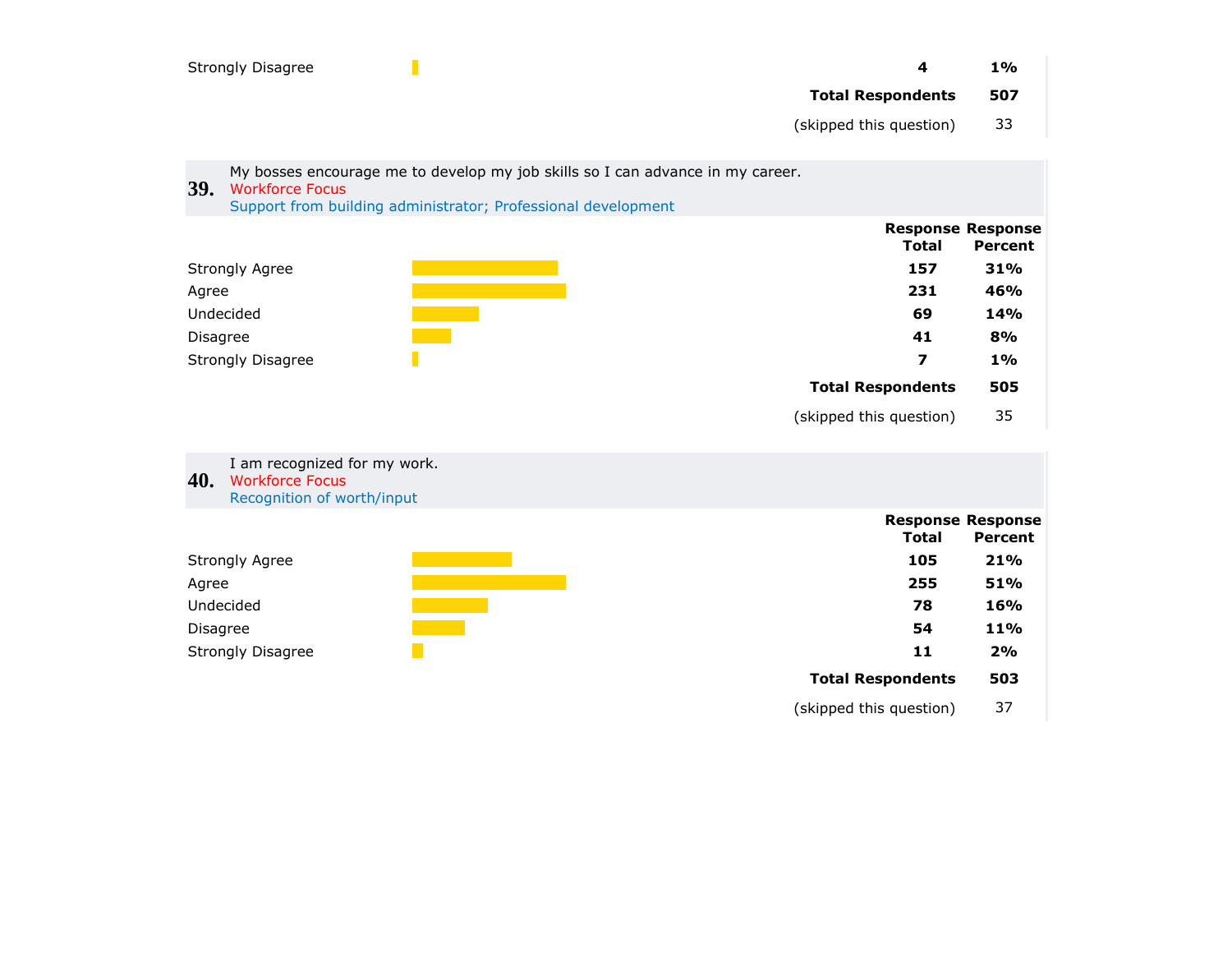### I have a safe workplace.

# **41.** Workforce Focus

Safe and orderly school climate



(skipped this question) 37

**42.** Results The district obeys laws and regulations.

Constancy of purpose; consistent direction



(skipped this question) 37

| 43.      | I am allowed to make decisions and solve problems.<br><b>Customer Focus</b><br>Autonomy/Creativity |              |                                     |
|----------|----------------------------------------------------------------------------------------------------|--------------|-------------------------------------|
|          |                                                                                                    | <b>Total</b> | <b>Response Response</b><br>Percent |
|          | Strongly Agree                                                                                     | 170          | 34%                                 |
| Agree    |                                                                                                    | 271          | 54%                                 |
|          | Undecided                                                                                          | 37           | <b>7%</b>                           |
| Disagree |                                                                                                    | 19           | 4%                                  |
|          | <b>Strongly Disagree</b>                                                                           | 6            | 1%                                  |

**Total Respondents 503**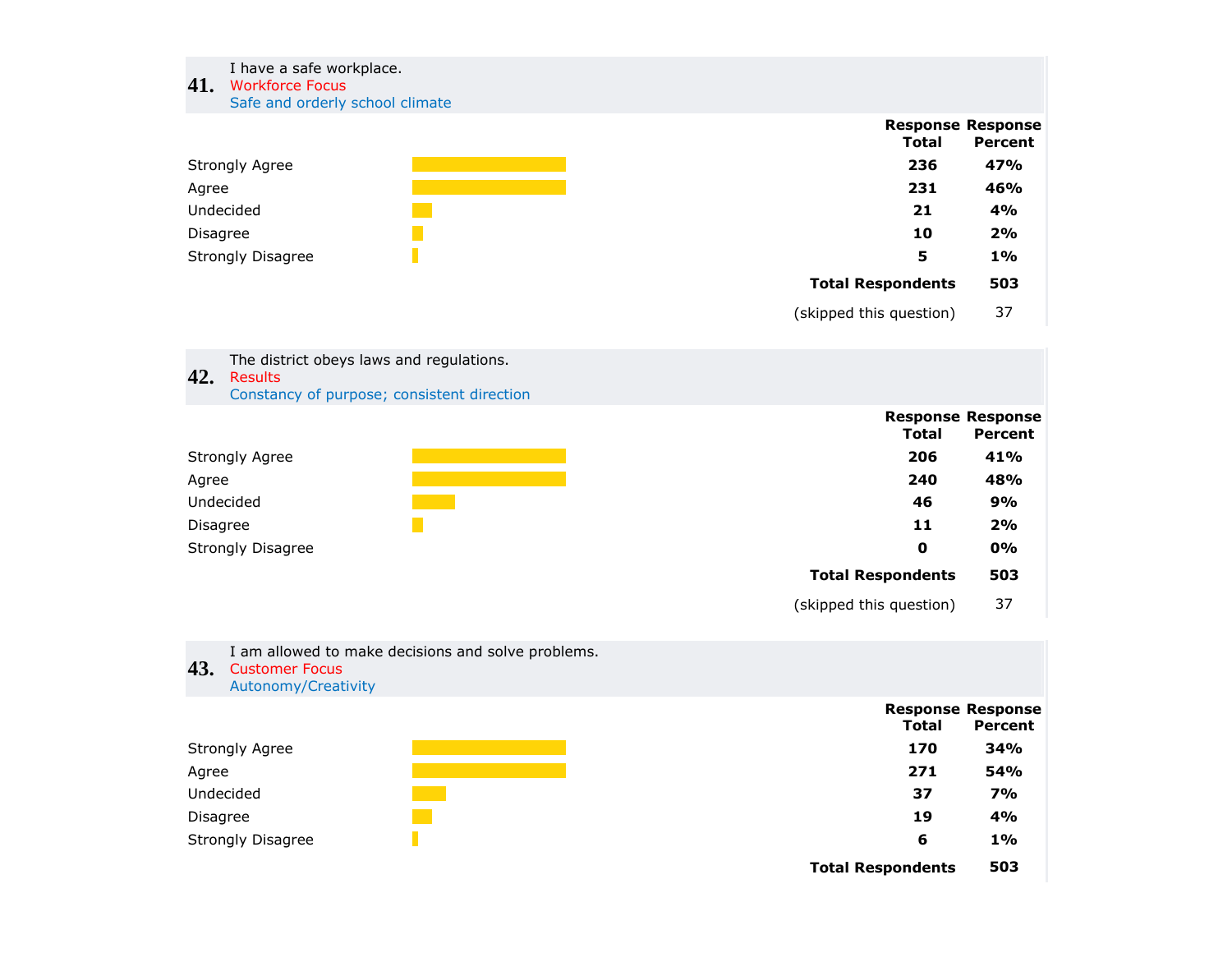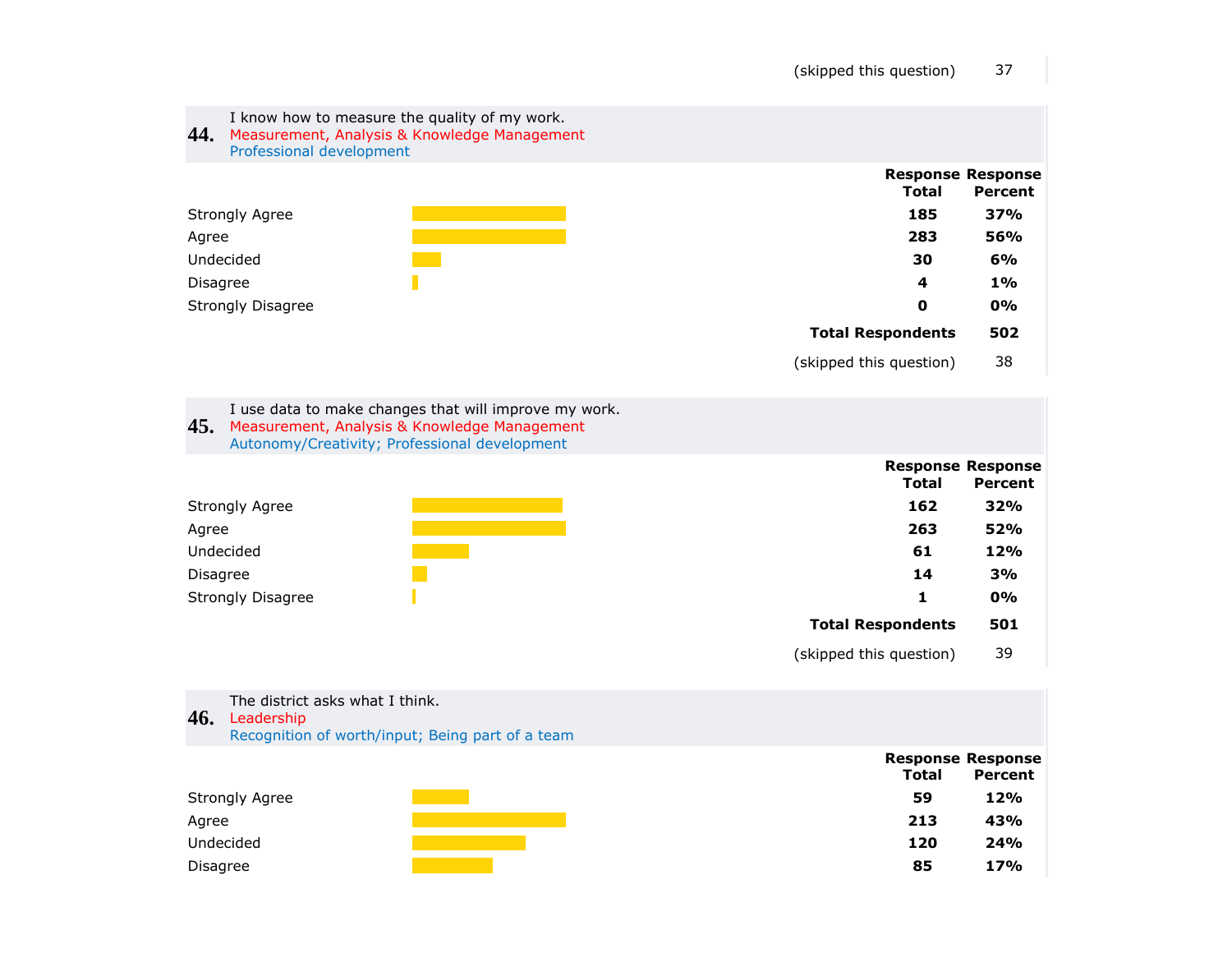|               | Strongly Disagree                                                                                                    | 23                       | <b>5%</b>                                  |
|---------------|----------------------------------------------------------------------------------------------------------------------|--------------------------|--------------------------------------------|
|               |                                                                                                                      | <b>Total Respondents</b> | 500                                        |
|               |                                                                                                                      | (skipped this question)  | 40                                         |
| 47.           | The district is a good place to work.<br><b>Results</b><br>Safe and orderly school climate; Meaningful relationships |                          |                                            |
|               |                                                                                                                      | <b>Total</b>             | <b>Response Response</b><br><b>Percent</b> |
|               | <b>Strongly Agree</b>                                                                                                | 241                      | 48%                                        |
| Agree         |                                                                                                                      | 231                      | 46%                                        |
|               | Undecided                                                                                                            | 21                       | 4%                                         |
| 5<br>Disagree |                                                                                                                      | $1\%$                    |                                            |
|               | <b>Strongly Disagree</b>                                                                                             | 1                        | 0%                                         |

**Total Respondents 499** (skipped this question) 41

**48.** Please use the space below to provide us with additional information/clarification regarding any of the statements above.

| <b>Total Respondents</b> | 112 |
|--------------------------|-----|
| (skipped this question)  | 428 |

**49.** Continuous improvement is an ongoing journey. What will help USD 261 be successful in this journey?

| <b>Total Respondents</b> | 123 |
|--------------------------|-----|
| (skipped this question)  | 417 |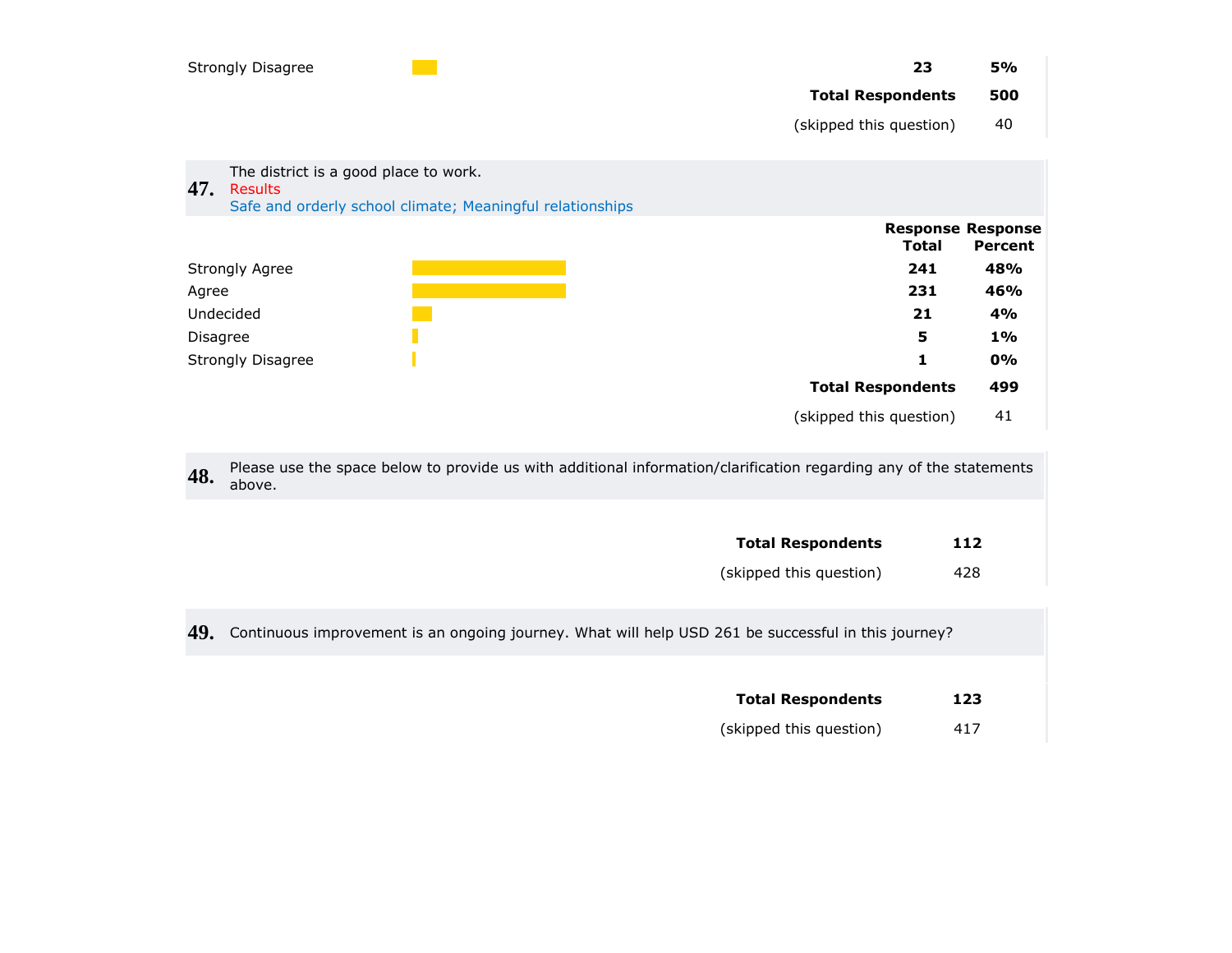### Please use the space below to provide us with additional information/clarification regarding any of the statements above.

- 1. On question 41 and question 32 here at campus. we have not done all we can do to create a safe environment and I do not believe if a catastrophic accident would happen I doubt that campus would be ready.
- 2. none
- 3. I think we have an excellent leadership team in Haysville right now and I feel that, in spite of the current budget dilemma, the vast majority of staff have a very positive attitude.
- 4. There seems to be some ambivalence from certain central-office adminsitrators toward the folks in building-level positions. This attitude is evidenced by a lack of dialogue and a wealth of accusatory questions and unadvised directives. Further, the spectrum of our initiatives diverts us from our mission that contains the phrase "relentless pursuit of excellence." You can't ever get excellent at anything without consistent focus, purposeful reflection, and open dialogue about antecedents and measures of success.
- 5. I sometimes feel that the behavior of some of our students can lead to an unsafe environment at times. There have been a lot of fights in our building and as they are being appropriately dealt with, I do not feel there are enough preventative measures being taken.
- 6. Our building has challenges with basic supplies such as construction paper, staples, markers, paper clips. This would be my only concern and would love for that to be addressed as it often hurts teacher moral (not having adequate supplies to do their job). Thank you!
- 7. The district does ask what I think, however, I do not always feel that my opinion is regarded when making an important decision for the district.
- 8. I believe USD 261 is a great place to work. Are there areas where we could improve? Sure. However, compared to other districts in the area, this is a pretty damn good spot to be.
- 9. As with any school district, I feel there are some teachers that should be held accountable for their actions. Although I feel they do most of the job to high standards, there are certain requirements of their position that are not being completed and they should have consequences for their decision to not complete that part of their responsibility. However, overall, Haysville has committed and knowledgeable teachers that are willing to go above and beyond to help all students succeed.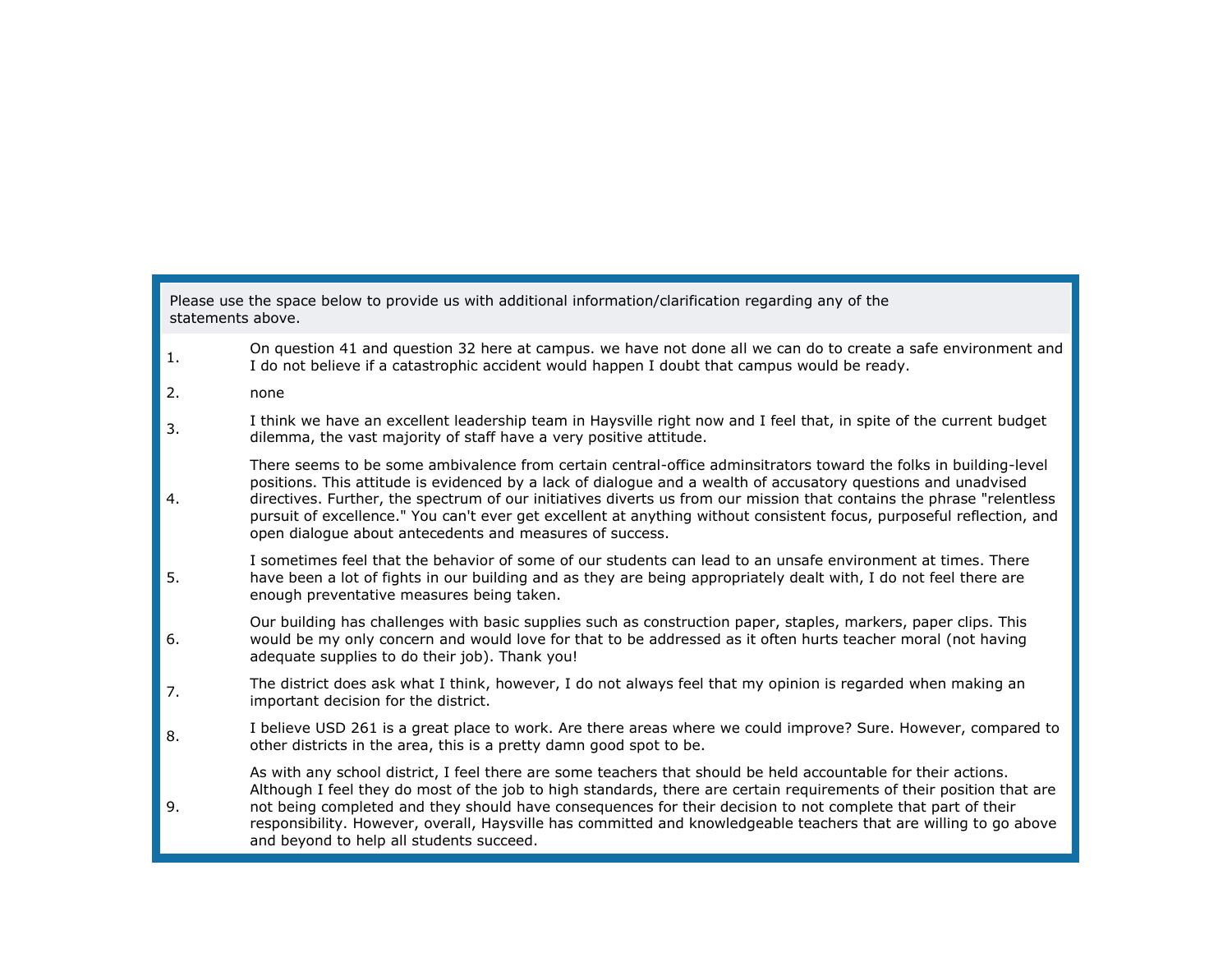| 10. | I don't feel my administration communicates effectively with me as a staff member or to us as a staff. We are<br>often given little or no notice of activities taking place during our classes, which impacts our teaching. We also<br>spend teaching time to have assemblies for fundraisers, etc. instead of working with our students. We have no<br>school-wide encouragement for state assessments.                                                                                                                                                                                                  |
|-----|-----------------------------------------------------------------------------------------------------------------------------------------------------------------------------------------------------------------------------------------------------------------------------------------------------------------------------------------------------------------------------------------------------------------------------------------------------------------------------------------------------------------------------------------------------------------------------------------------------------|
| 11. | I feel that we hang on to some things due to the cost incurred even when they are not effective.                                                                                                                                                                                                                                                                                                                                                                                                                                                                                                          |
| 12. | I work for the greatest district. I am very satisfied where I am at, and I believe our building focuses on what is<br>best for students. We are data driven and strive to continually improve. I don't always know where we are as a<br>district, I know we are trying to unify instructional practices, but I don't know that this is actually occurring (based<br>on talking to others in different buildings)I do know it takes time and there are no simple solutions or "quick fixes"<br>but leadership is definitely the key and I am thankful for Dr. Hollenbeck's leadership.                     |
|     | The board of education needs to be more helpful. Many times it seems the BOE is holding us back.                                                                                                                                                                                                                                                                                                                                                                                                                                                                                                          |
| 13. | Why do we have a homeschool parent on our school board?                                                                                                                                                                                                                                                                                                                                                                                                                                                                                                                                                   |
|     | A really good school board would act like it appreciated the many accomplishments of staff members.                                                                                                                                                                                                                                                                                                                                                                                                                                                                                                       |
| 14. | #37 - Our district needs stronger criteria for letting in out-of-district students. The problems created by some of<br>these kids far out weigh the benefits. It seems to me the district's top priority is MONEY! How are we supposed to<br>raise scores with more students and problems that go with them? Make up your mind. What do you want to raise<br>test scores or raise money?                                                                                                                                                                                                                  |
| 15. | I really love my job, and it's because of the the department that I am in, and because of the students I work with.<br>I don't think the administrators have any idea what exactly I do in the classroom. They don't ask. They seem to<br>distracted focusing on other issues, but when you ask a teacher, what do I do in the classroom, how do I fit in?<br>They would realize that I know more about the students and their abilities/disabilities than the the teacher<br>sometimes. I break down the barrier between student/teacher.                                                                |
| 16. | I feel I have all resources needed to do my job well.                                                                                                                                                                                                                                                                                                                                                                                                                                                                                                                                                     |
| 17. | I work part time at both HWMS and HMS so I tried to answer the questions as a composite of both schools. I enjoy<br>my job very much but as a whole I do not feel that the Health Rooms are valued enough for the important<br>contributions they make in the lives of the students. Most people are shocked when they discover that the Health<br>Rooms average approx. 70 student visits a day and deal with the parents, staff and large amounts of required<br>paperwork. I feel that the nurses should be included more as an important part of the team approach to meeting<br>the student's needs. |
| 18. | We have too many things to focus on when creating a lesson, and no time to actually work on them. Why is it I am<br>expected to do all of these things on my own time?                                                                                                                                                                                                                                                                                                                                                                                                                                    |
| 19. | I'm not sure the district really wanted to hear from the staff since it decided to not include many of the questions<br>that were sent in. I believe they told us what they believed we wanted to hear or what they wanted to share.                                                                                                                                                                                                                                                                                                                                                                      |
| 20. | With the budget cuts upcoming I suppose I will be answering many of these questions quite different next year.                                                                                                                                                                                                                                                                                                                                                                                                                                                                                            |
| 21. | This district has issues when it comes to problems within the workplace. Chain of command is something that is<br>ignored. People are not approached about a problems pertaining to them until it is brought to admin. If chain of<br>command was followed issues would not have to go to admin as much as they do.                                                                                                                                                                                                                                                                                       |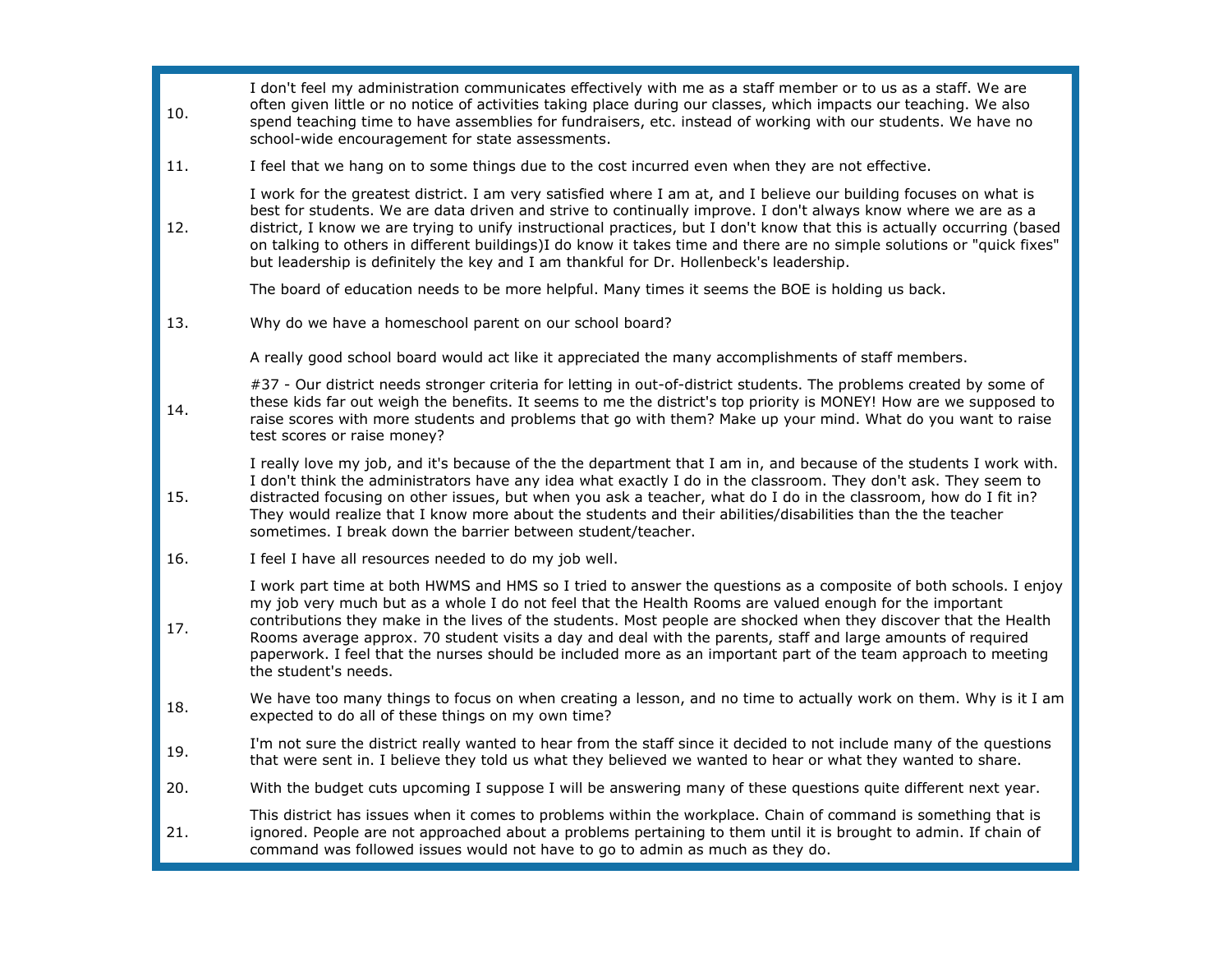| 22. | This is a really good district. I just think some people who work hard and work well tend to get lost in the crowd. I<br>don't think my opinion is considered or even asked for most of the time. These aren't huge problems, but a<br>perception.                                                                                                                                                                                                                                                                                                                                                                                                                                                                                                                                                                                                                                                                                                                                                                                                                                                                                                                                                                                                                                                                                                                                                                                                                                                                                                                                                                                                                                                                     |
|-----|------------------------------------------------------------------------------------------------------------------------------------------------------------------------------------------------------------------------------------------------------------------------------------------------------------------------------------------------------------------------------------------------------------------------------------------------------------------------------------------------------------------------------------------------------------------------------------------------------------------------------------------------------------------------------------------------------------------------------------------------------------------------------------------------------------------------------------------------------------------------------------------------------------------------------------------------------------------------------------------------------------------------------------------------------------------------------------------------------------------------------------------------------------------------------------------------------------------------------------------------------------------------------------------------------------------------------------------------------------------------------------------------------------------------------------------------------------------------------------------------------------------------------------------------------------------------------------------------------------------------------------------------------------------------------------------------------------------------|
| 23. | As an umbrella school we get little respect from the high school even though in many cases we are doing more<br>and better work with pupils they have cast out. We seem to get all of the bad news right away but seldom any<br>good news in a timely fashion. It is like we are children of the dust, there but not in any meaningful way                                                                                                                                                                                                                                                                                                                                                                                                                                                                                                                                                                                                                                                                                                                                                                                                                                                                                                                                                                                                                                                                                                                                                                                                                                                                                                                                                                             |
| 24. | I feel that the district does not always take the opinions given to them.                                                                                                                                                                                                                                                                                                                                                                                                                                                                                                                                                                                                                                                                                                                                                                                                                                                                                                                                                                                                                                                                                                                                                                                                                                                                                                                                                                                                                                                                                                                                                                                                                                              |
| 25. | I have worked in other schools and districts. I have never worked with a staff that is as dedicated to students and<br>their families as I have experienced at Prairie. I believe everyone is working toward a common goal and willing to<br>go above and beyond.                                                                                                                                                                                                                                                                                                                                                                                                                                                                                                                                                                                                                                                                                                                                                                                                                                                                                                                                                                                                                                                                                                                                                                                                                                                                                                                                                                                                                                                      |
| 26. | Question 8 - I have 3 groups of people I work with. Some groups work better than other groups. We have one<br>newer teacher in one district group that has created a real division.                                                                                                                                                                                                                                                                                                                                                                                                                                                                                                                                                                                                                                                                                                                                                                                                                                                                                                                                                                                                                                                                                                                                                                                                                                                                                                                                                                                                                                                                                                                                    |
| 27. | As far as the district is concerned, I know that they cant divulge all information to us. However, I feel like where<br>they can, they do.                                                                                                                                                                                                                                                                                                                                                                                                                                                                                                                                                                                                                                                                                                                                                                                                                                                                                                                                                                                                                                                                                                                                                                                                                                                                                                                                                                                                                                                                                                                                                                             |
| 28. | As a service center employee I do not work directly with any parents or students.                                                                                                                                                                                                                                                                                                                                                                                                                                                                                                                                                                                                                                                                                                                                                                                                                                                                                                                                                                                                                                                                                                                                                                                                                                                                                                                                                                                                                                                                                                                                                                                                                                      |
| 29. | With the installation of Tier II classes and all that comes along with it, I do not feel that the district or the school<br>was up front with the faculty here from the beginning. It seems that we are finding out about them on a "need to<br>know" basis and that is causing a great deal of frustration and angst.                                                                                                                                                                                                                                                                                                                                                                                                                                                                                                                                                                                                                                                                                                                                                                                                                                                                                                                                                                                                                                                                                                                                                                                                                                                                                                                                                                                                 |
| 30. | Our building could improve in the area of staff trust and cohesion.                                                                                                                                                                                                                                                                                                                                                                                                                                                                                                                                                                                                                                                                                                                                                                                                                                                                                                                                                                                                                                                                                                                                                                                                                                                                                                                                                                                                                                                                                                                                                                                                                                                    |
| 31. | As far as work place, I do believe that the central office of CHS does all that they can for the improvement of the<br>work tasks and work force, for the benifit of our students, the the working staff. The biggest problem in this<br>district - in my opinion - is:<br>#1: Too many inservices - this borders on being ridiculous because:<br>#2: During many in-services way too much material is presented without benefit<br>of absorbing that which has been presented before we are thrown into another<br>classroom. By the end of the day very few of us have actually absorbed what<br>was presented and are, therefore, unable to take that information back to<br>the classroom. In the meantime we (a great many of us) feel that our<br>day has been wasted and that we simply survived another unnecessary<br>inservice. Many things / topics presented are essential and/or interesting,<br>and probably useful - but these items are pushed out of short term memory<br>before we can take this information and incorporate it into our classrooms.<br>Thus we feel that the time use was frequently squandered. Which brings us<br>to my third point.<br>#3) Why are we just beginning to get time to work in our classroom and / or<br>departments? For the time allotted to us recently I thank you, as I am sure<br>a great many other teachers do! Department work-time is essential though,<br>if we are to truly raise our standards and keep abreast of what the other<br>teachers in the department are doing in their classrooms. These moments<br>are the moments that somehow seem to affect our classrooms and<br>curriculums the most and these are the least frequent moments during |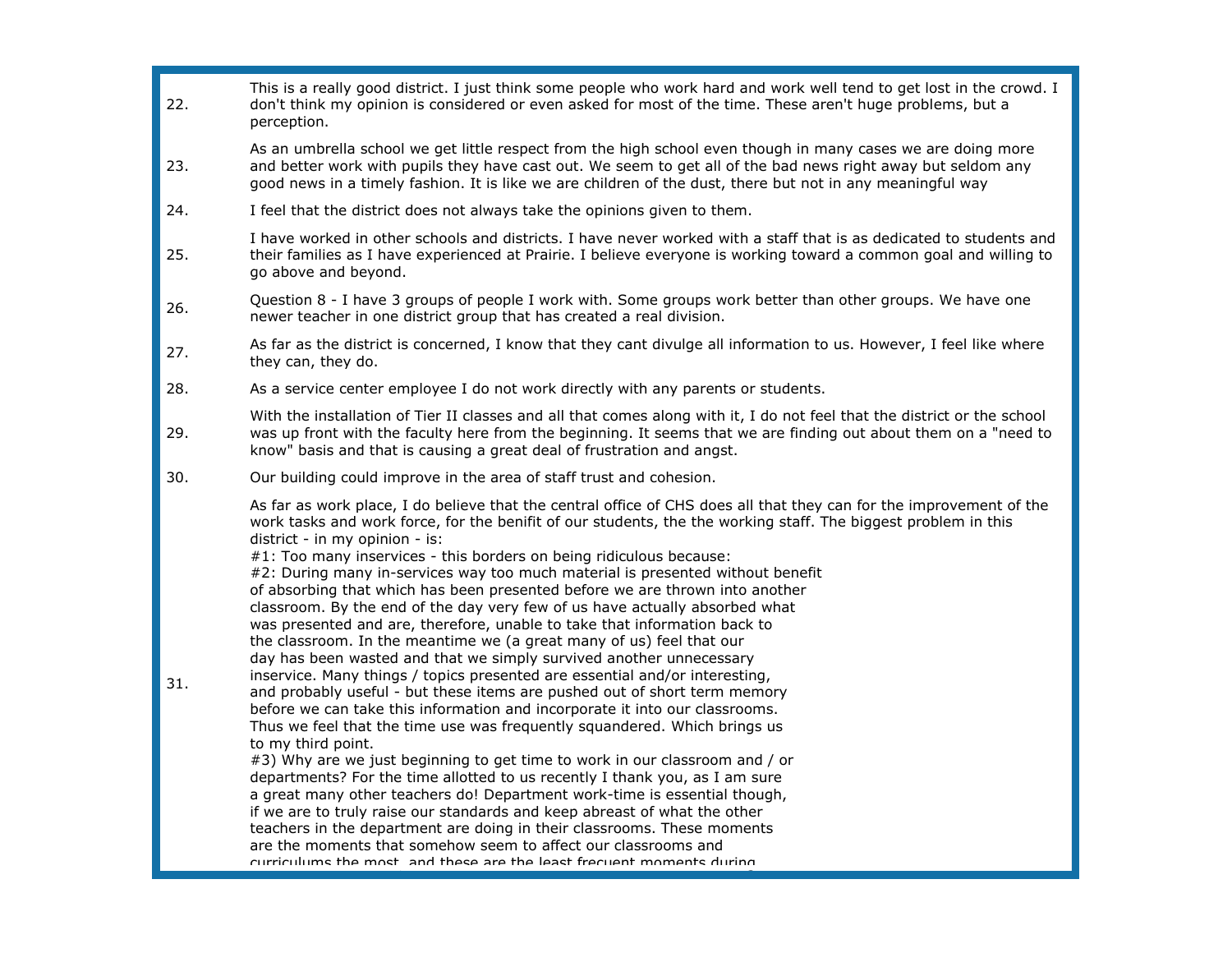in service. It just seems to many of us that are working our behinds off, that this is the very thing that the district should be striving for. Raising our standards and constantly upgrading our techniques and methodologies and exchanging ideas for mixing up what and how we teach our students. The benefit of our classroom/students should be our greatest push - not the last thing on the agenda!!! 32. I love my job. The only frustration I have is sometimes we do not have clear communication. Events pop up without warning or timely notice and we scramble to make sure everything runs smoothly. 33. #8-I get along really well with the people that I work directly with, but my building as a whole has had problems in the past with unity. I, personally, get along with all of my co-workers. 34. I appreciate the support we have received from Dr. Burke regarding discipline issues. I appreciate Dr. Burke and Dr. McCabe's forthright conversation with the staff about budget issues their leadership and foresight has benefited our district. The district office has allowed buildings to meet large goals (such as PBIS) according to each building's needs and perspective - Thank you! Leaders should continue to seek out forthright feedback and allow for differences of opinion. Differing opinions can lead to the best decisions. Together we struggle through our differences to maximize our resources and find the best way to increase student achievement. 35. I don't believe correct testing practices are being followed at some of the elementary buildings with regards to state testing. Students are to be tested in small groups only if that is the regular practice used on tests throughout the year. If that is being done, it is to be documented and those documents are to be passed on to the next level of education. No documentation exists. This is hurting testing at all levels above elementary. 36. I am proud to work in the Haysville School District. 37. I am very pleased to be working for USD 216 :)! 38. N/A 39. I believe that at a Building Level I am valued and my opinions are valued. At the District Level though, I feel that I am not given the opportunity to become involved with decisions that affect me and me co-workers. It seems that decisions are decided at the top, and these slowly move town to the teacher level. These directives are not normally well explained by Central Office and building level administration are often left to determine what they think a CO directive meant, which leaves me frustrated. 40. ok 41. The district has made alot of progress in the last few years, more focused and determined to improvements. The district crisis team has been instrumental in beginning the planning for emergencies. The team has plans to do more drills (both table top and actual drills) and involving more people in the planning for emergencies. 42. #26- It's very hard to ask a 5 year old if they think you are doing a good job. I gauge my success by my kids' success and love of learning. 43. There are certain members of the district administrative staff that do not appear to adequately do the jobs that they should be doing....and thus do not provide a good working environment. In addition there are some building administrators who choose to manage their staff with techniques that are not considered good management practices which in turn again tends to promote negative under currents and personnel issues. NOT TEAMWORK! I am so thankful that these issues are not present in my building with my principal.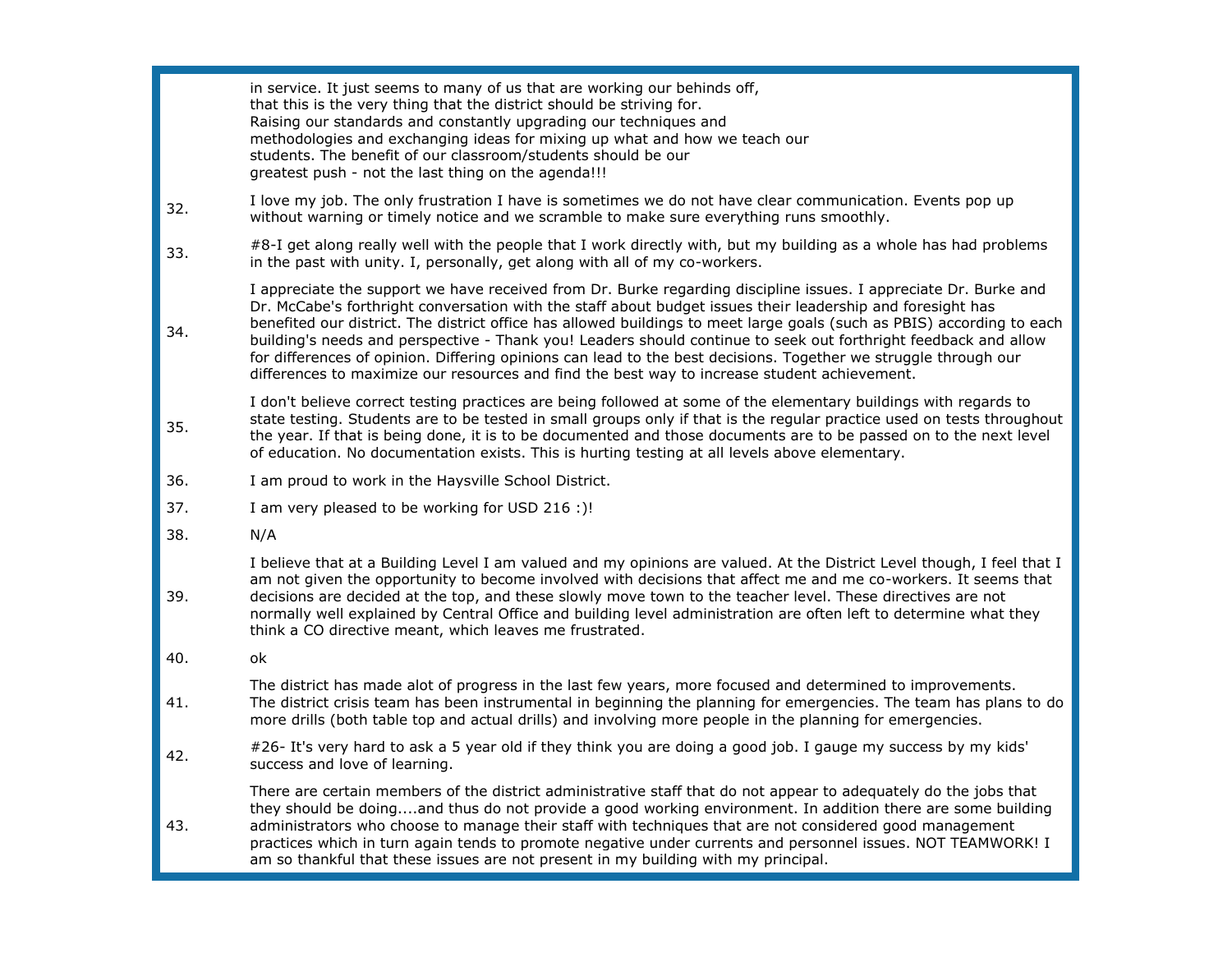| 44. | I often feel that we are not allowed to work on the things we really need to work on to imporve instruction ie.<br>collaboration. Much of our inservices take time away from preparing for students to walk into our classrooms.                                                                                                                                                                                                                                                                                                                                                                                                                                            |
|-----|-----------------------------------------------------------------------------------------------------------------------------------------------------------------------------------------------------------------------------------------------------------------------------------------------------------------------------------------------------------------------------------------------------------------------------------------------------------------------------------------------------------------------------------------------------------------------------------------------------------------------------------------------------------------------------|
| 45. | I feel very privileged to be able to work for the District. My main concern is for the students and their well being.<br>Mr. MItchener is a wonderful person as well as an administrator. I just want to Thank you for letting me be a part<br>of a District that cares about their employees and the students. Cathy Blaha Nelson/Para                                                                                                                                                                                                                                                                                                                                     |
| 46. | When new ideas are asked to be implemented, please allow teachers time to do them.                                                                                                                                                                                                                                                                                                                                                                                                                                                                                                                                                                                          |
| 47. | -At times we make hires based first on what they can coach and secondly the quality of the teacher.                                                                                                                                                                                                                                                                                                                                                                                                                                                                                                                                                                         |
| 48. | Rex Elementary is a wonderful school to be at. We have a top-notch boss that supports us and encourages both<br>employees and students to do their best each and every day.                                                                                                                                                                                                                                                                                                                                                                                                                                                                                                 |
| 49. | Rex Elementary has an awesome work climate!                                                                                                                                                                                                                                                                                                                                                                                                                                                                                                                                                                                                                                 |
| 50. | With the daily schedule I have (tests, assisting students daily) I am limited in<br>improving myself. To miss a day to take a class is very difficult as I feel I am not doing for the students as I am<br>supposed to. I wish classes at the Learning Center would be offered to paras on days when we are not in class and<br>also it would be nice to be able to get college credit for taking a class like teachers do. How else are we to better<br>ourselves if we don't get the credit?                                                                                                                                                                              |
| 51. | We have weaknesses that are taking away from our district. If teachers need instructional coaching, they might<br>not be "cut out" to be teachers.                                                                                                                                                                                                                                                                                                                                                                                                                                                                                                                          |
| 52. | The district needs more clear, concise communication between the central office and the individual buildings. The<br>building administrators need to be consistent also.                                                                                                                                                                                                                                                                                                                                                                                                                                                                                                    |
| 53. | The only thing I think is wrong is punishing people who stay longer than they need to at retirement time. If you<br>have someone who is exceptionally talented in working with students, I would think you would want to KEEP them<br>instead of encouraging them to retire because of money. That seems contradictory to your mission!!                                                                                                                                                                                                                                                                                                                                    |
| 54. | Sometimes I feel as if we have too many chiefs at Admin building with my students ages and difficulties it is<br>diffcult to seek their opinion on teaching, but I know alot of teacher s use it and others do not                                                                                                                                                                                                                                                                                                                                                                                                                                                          |
| 55. | While I believe my work/effort is valued in my building, I believe I am unknown to the majority of 261 employees.                                                                                                                                                                                                                                                                                                                                                                                                                                                                                                                                                           |
| 56. | I would like to see more changes with our curriculum and more specifics of what the district's expectations are<br>parents and students within our district.                                                                                                                                                                                                                                                                                                                                                                                                                                                                                                                |
| 57. | In my building anyway, I feel like employees are working hard and doing their best for kids. I hope we have high<br>quality teachers and staff at every school. I have been impressed in recent years with how we do not tenure each<br>and every teacher, as I feel we used to. We have let some people go who are not displaying high quality teaching,<br>ethics or such. Through the years I have seen some low quality staff continue teaching for many years because<br>they were tenured and nobody felt we could do much about it. With us being on a plan of improvement, it is more<br>necessary than ever that we only retain hard workers who know their stuff. |
| 58. | I feel that much of the time, the district tells me what direction we will be taking. I feel like we get a new<br>"program" every year (PLC, PBIS, for example). But I'm very pleased to work in this district it's small enough that<br>we know each other, and big enough that we can get a lot of ideas going.                                                                                                                                                                                                                                                                                                                                                           |
| 59  | I am hased at Nelson hut I travel to other schools when answering questions in this survey "disagree "I am not                                                                                                                                                                                                                                                                                                                                                                                                                                                                                                                                                              |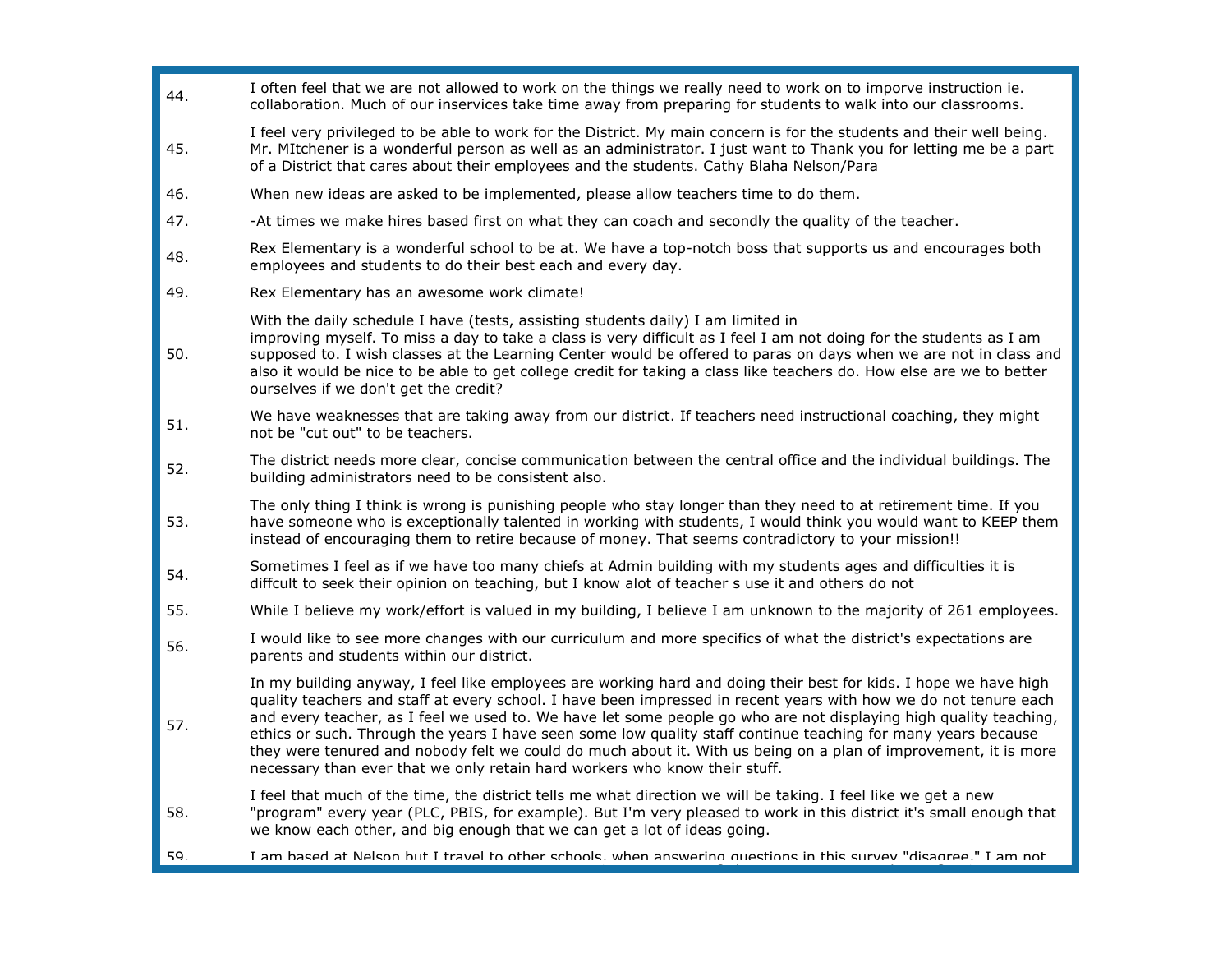referring to Nelson.

| 60. | I am more aware of what our building administrators support than what the "District" supports. Part of that is my<br>problem, but part is that "District" personnel sometimes project that money is more important than students and<br>that some programs or employees are more important than others. This is probably not intentional, but it is<br>evident.                                                                                                                                                                                                                                                                                                                                                                                                                                                                       |
|-----|---------------------------------------------------------------------------------------------------------------------------------------------------------------------------------------------------------------------------------------------------------------------------------------------------------------------------------------------------------------------------------------------------------------------------------------------------------------------------------------------------------------------------------------------------------------------------------------------------------------------------------------------------------------------------------------------------------------------------------------------------------------------------------------------------------------------------------------|
|     | Sometimes is seems like we DON'T have all we need to do our jobs well as far as supplies at Nelson, and I'm<br>afraid to ask because I don't want to get "chastised" by the secretaries for needing supplies to do my job!                                                                                                                                                                                                                                                                                                                                                                                                                                                                                                                                                                                                            |
| 61. | I love working for Haysville schools! I'm always so proud to share with teacher friends in other districts what we<br>are doing and the positive work climate. I know without a doubt that all central office staff are committed to doing<br>all they can to support the teachers to reach our common goal.                                                                                                                                                                                                                                                                                                                                                                                                                                                                                                                          |
| 62. | I understand that the district wants teachers to incorporate technology and other things into their daily practice<br>and pushes teachers to do do, but I have found that teachers are not really given resources in which to do this on<br>a daily basis. I have found that in some of the walk through evaluations from administrators that I have received<br>that it was notes that I did not use technology. May be I am misunderstanding what is meant by technology, but I<br>doubt that. In addition, the technology that is made available is not distributed evenly. I know that there is a<br>teacher here at the school where I teach that has a set of laptop computers for use solely in his classroom. Gee, I<br>think every teacher in the district would like that opportunity, but it has only been given to a few. |
| 63. | We have definitely made improvements in data collection and evaluationit helps with accountalbility and general<br>information to help us do a better job of reaching all the students.                                                                                                                                                                                                                                                                                                                                                                                                                                                                                                                                                                                                                                               |
| 64. | In my school I am provided with every thing I need to do my job well. They encurage me and include me in every<br>endever. Other schools are not the same. I have worked at 3 schools in this district and have found that many<br>district heads tend to look down on suport staff. my job is as important to me as Dr. Burks is to him. I strive as<br>hard in my endevers as anyone else no mater what position.                                                                                                                                                                                                                                                                                                                                                                                                                   |
| 65. | I am unsure what is meant by the phrase "central office leaders" I am not sure who this refers too? Do you mean<br>the people over at the ADMIN building? if so for the most part I have little contact with these people on a day to<br>day basis and I couldn't tell you exactly how they impact my position daily?                                                                                                                                                                                                                                                                                                                                                                                                                                                                                                                 |
| 66. | Regarding furthering our careers and bettering our teaching I feel the district should reimburse our teachers for<br>not all but part of our tuition. And I feel that we should be able to move over on the pay scale no matter what.                                                                                                                                                                                                                                                                                                                                                                                                                                                                                                                                                                                                 |
| 67. | I have the opportunity to work in most of the buildings and notice decreased moral in one of the elementary<br>schools and do question some decisions made (big screen TV in lunch area)and the ability to inclusively serve<br>higher level special education students in an individualized manner-current tendency is the students need to fit the<br>program rather than having the program fits the student to ensure best learning opportunities for thes student.<br>Staff appear to be expected to participate in many committees and activities that may be taking away from<br>concentrating on strategies so all students can learn.                                                                                                                                                                                        |
| 68. | Haysville USD261 is a very progressive district with the kids in mind first and<br>foremost. It has excellent leadership at the BOE and Supt. level as well as in financial matters.                                                                                                                                                                                                                                                                                                                                                                                                                                                                                                                                                                                                                                                  |
| 69. | I feel that in some instances, the best interest of the students and staff are not highly regarded. I believe that<br>every workplace/school should be inviting and warm and conducive to learning. A professionals personal agenda<br>should not he demonstrated on a school nlatform. There are hehaviors that are heing tolerated in our district that                                                                                                                                                                                                                                                                                                                                                                                                                                                                             |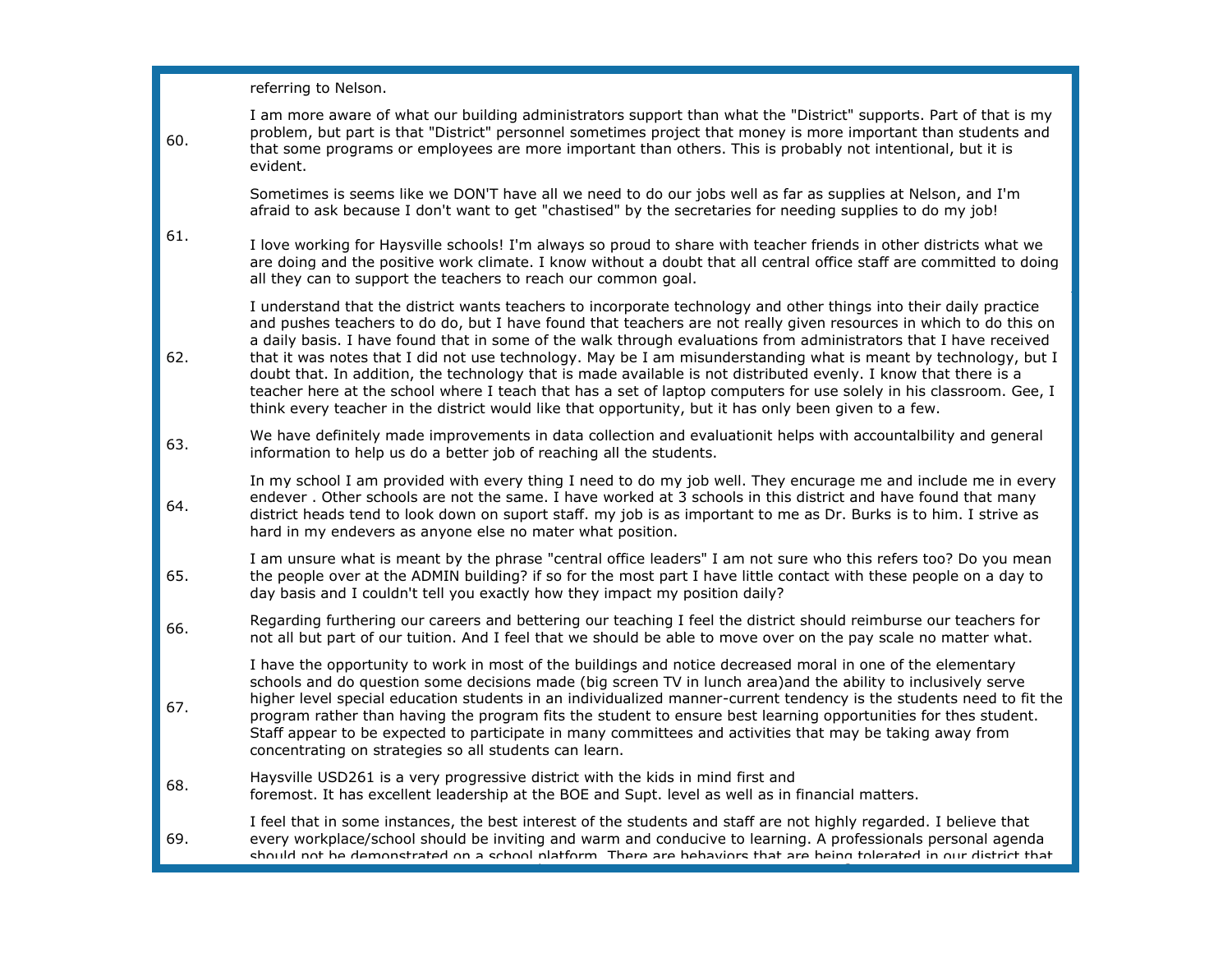will eventually place a black mark on our district as a whole.

| 70. | I have had direct problems with the classroom teacher I'm working with. The problem was brought to<br>administration. Due to the personal relationship the teacher and administration have, the problem was mentioned<br>but not dealt with correctly. The issue was not resolved and remains so. I have additional teachers who have<br>witnessed this problem and have volunteered to come to administration to speak up about the situation. The<br>administrators know these additional staff are wanting to testify about the problem, yet these additional teachers<br>have yet to be spoken to.                                                                                                                                             |
|-----|----------------------------------------------------------------------------------------------------------------------------------------------------------------------------------------------------------------------------------------------------------------------------------------------------------------------------------------------------------------------------------------------------------------------------------------------------------------------------------------------------------------------------------------------------------------------------------------------------------------------------------------------------------------------------------------------------------------------------------------------------|
| 71. | Technology has not been fairly distributed among the schools. The elementary schools have received the lion's<br>share of technology in the recent past, and the high school has been left behind.<br>Teachers need to be allowed more of a voice in decision making.<br>Teachers need more support from administration especially regarding student absences and tardies, especially at<br>the high school. Students are not being held accountable for their decisions, and it is being left entirely to the<br>teacher to make sure that students are provided with assignments (even when it is for a suspension) when they<br>are gone. Unfortunately, no one is holding the students accountable for completing the work in a timely manner. |
| 72. | I feel that the district has too many barriors in place to have a child placed in an appropriate classroom.                                                                                                                                                                                                                                                                                                                                                                                                                                                                                                                                                                                                                                        |
| 73. | It has been fabulous working with the administrators at HWMS. They really care about us as people.                                                                                                                                                                                                                                                                                                                                                                                                                                                                                                                                                                                                                                                 |
| 74. | I think there needs to be more involvement with classified staff.<br>There also needs to be some way to get healthier lunches for the students.<br>Make the buildings (older ones) more inviting inside and out.<br>My principal, Brian Howard, is fantastic. His door is always open for everyone.<br>The staff at Rex is remarkable and we work as a team.<br>The district has been very good to me and I wouldn's want to work anywhere else.<br>I have and I didn't like it! :)                                                                                                                                                                                                                                                                |
| 75. | Need more time with students and less days in inservice.                                                                                                                                                                                                                                                                                                                                                                                                                                                                                                                                                                                                                                                                                           |
| 76. | Some of the central office adminstration completely ignore any suggestions or recomendations made by high<br>school teachers. Listening to the counseling office is not the same as listening to the teachers. The on going<br>curriculum project where we have had to give up our collaboration days is the primary example. We have to put<br>information we already have into some different format, in my years at Campus I have done that 3 times already.                                                                                                                                                                                                                                                                                    |
| 77. | I am so thankful to be a part of the Haysville School District. The district works hard to keep us informed and<br>working on ways to improve student learning. At times though, I feel that we jump on the bandwagon and try too<br>many new ideas and we are having a hard time implementing ALL of the new strategies, programs etc.                                                                                                                                                                                                                                                                                                                                                                                                            |
| 78. | More individualized instruction for special education students. More differentiated curriculum so that those who are<br>so behind at Prairie will be taught at their level.                                                                                                                                                                                                                                                                                                                                                                                                                                                                                                                                                                        |
| 79. | Working in a freezing office makes it difficult for me to do my job as effectively as I'd like.                                                                                                                                                                                                                                                                                                                                                                                                                                                                                                                                                                                                                                                    |
| 80. | to many cheifs                                                                                                                                                                                                                                                                                                                                                                                                                                                                                                                                                                                                                                                                                                                                     |
| 81. | There were a number of question that were asked about information at the dist. level. I have very little if any<br>contact or corispondence wit this level. Also, there is a lack of consistence the building level which make it difficult<br>to answer some question.                                                                                                                                                                                                                                                                                                                                                                                                                                                                            |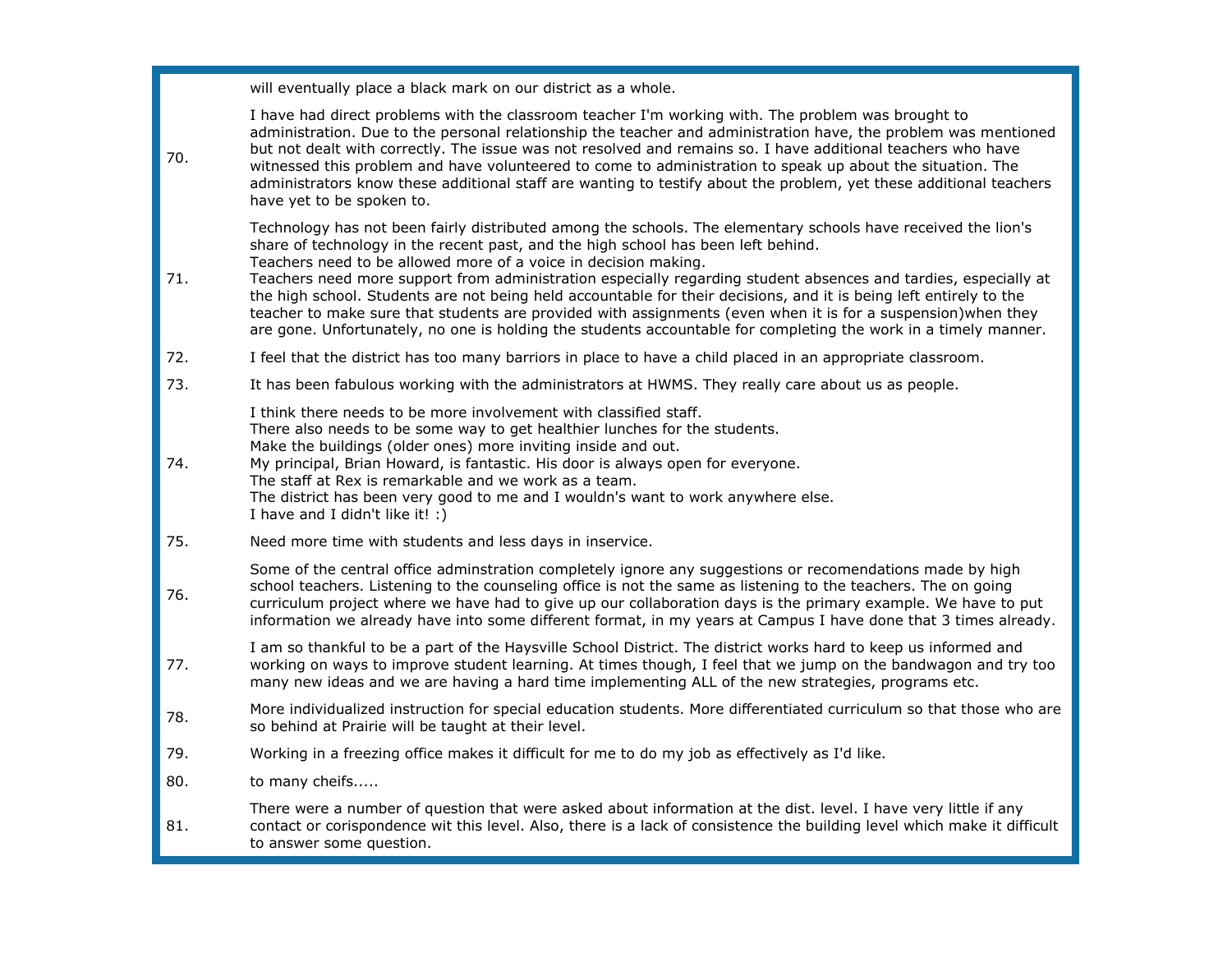| 82. | Do not know the performance of all staff in district to answer fairly on their behalf.                                                                                                                                                                                                                                                                                                                                                                                                                                                                                                                                                   |
|-----|------------------------------------------------------------------------------------------------------------------------------------------------------------------------------------------------------------------------------------------------------------------------------------------------------------------------------------------------------------------------------------------------------------------------------------------------------------------------------------------------------------------------------------------------------------------------------------------------------------------------------------------|
| 83. | I like to work here because it is a flexable job to have as a mom. I don't believe the district really cares about my<br>opinion because I'm not a teacher.                                                                                                                                                                                                                                                                                                                                                                                                                                                                              |
| 84. | I would like to see more grants written with local businesses to help with our financial crunch                                                                                                                                                                                                                                                                                                                                                                                                                                                                                                                                          |
| 85. | A curriculum map or a pacing guide that is easy to read and follow.                                                                                                                                                                                                                                                                                                                                                                                                                                                                                                                                                                      |
| 86. | Although I think our district leaders try very hard to do what they feel is right, I have my doubts. I hear things and<br>see things that are not ethically/morally/legally right and there are not consequences for those actions. Why aren't<br>there?                                                                                                                                                                                                                                                                                                                                                                                 |
| 87. | The one thing that would be helpful is if you would purchase the same tools that you could repair with.                                                                                                                                                                                                                                                                                                                                                                                                                                                                                                                                  |
| 88. | Not sure what our strategic plan is/where to find it.<br>What tools/resources can help a teacher know with certainity he/she is aligned with the district outcomes other<br>than formative and summative assessments?<br>The adage Silence is golden is acceptable to me if there are no concerns about my job duties, therefore even<br>though I marked disagree about supervisors communication about my job performance, I do not require the<br>recognition to continue to do my best work.                                                                                                                                          |
| 89. | I am not sure the district really wants to know what we think since several comments were left off of the slide<br>presentation the Friday before Spring Break. I know several staff members did not submit any questions as our<br>names were attached to any emails that would have been sent.                                                                                                                                                                                                                                                                                                                                         |
| 90. | The relationships I have at work concern me only because I feel like sometimes all I hear from so many other<br>teachers is complaints about other students and staff. I try to stay neutral and positive. Also, I mostly feel like I<br>can do my "bets job" most days, however, the fact that so many students "talk back" and refuse to complete tasks<br>makes it difficult some days. I don't understand how this has become accepted behavior. Behavior management<br>forms and ODR's don't even discourage negative behavior. Hawk Bucks don't seem to encourage positive behavior<br>in those students that act this way either. |
| 91. | The central office appeared to be unconcerned about the treatment of certified staff at my building last year and<br>never gave exit interviews to staff when they were not renewed. I lost respect for the integrity of this district when<br>I experienced this myself and observed this treatment of others. Why are policies not followed?                                                                                                                                                                                                                                                                                           |
| 92. | I appreciate the opportunity to provide input via this survey regarding workforce satisfaction.                                                                                                                                                                                                                                                                                                                                                                                                                                                                                                                                          |
| 93. | Idont think it is right that a night custodian can be a bowling coach and get paid for being a custodian at the same<br>time.                                                                                                                                                                                                                                                                                                                                                                                                                                                                                                            |
| 94. | Idont think it is right that a night custodian can be a bowling coach and get paid for being a custodian at the same<br>time.                                                                                                                                                                                                                                                                                                                                                                                                                                                                                                            |
| 95. | WE NEED BETTER AIDS THAT SHOW UP                                                                                                                                                                                                                                                                                                                                                                                                                                                                                                                                                                                                         |
|     | this district is a greatplace to work but as a driver my business is saftey first. . not what students think of the rules                                                                                                                                                                                                                                                                                                                                                                                                                                                                                                                |
| 96. | iam very concerned with their well being but there is next to nothing we can do to enforce the safety rules as man<br>power has been so drastically reduced                                                                                                                                                                                                                                                                                                                                                                                                                                                                              |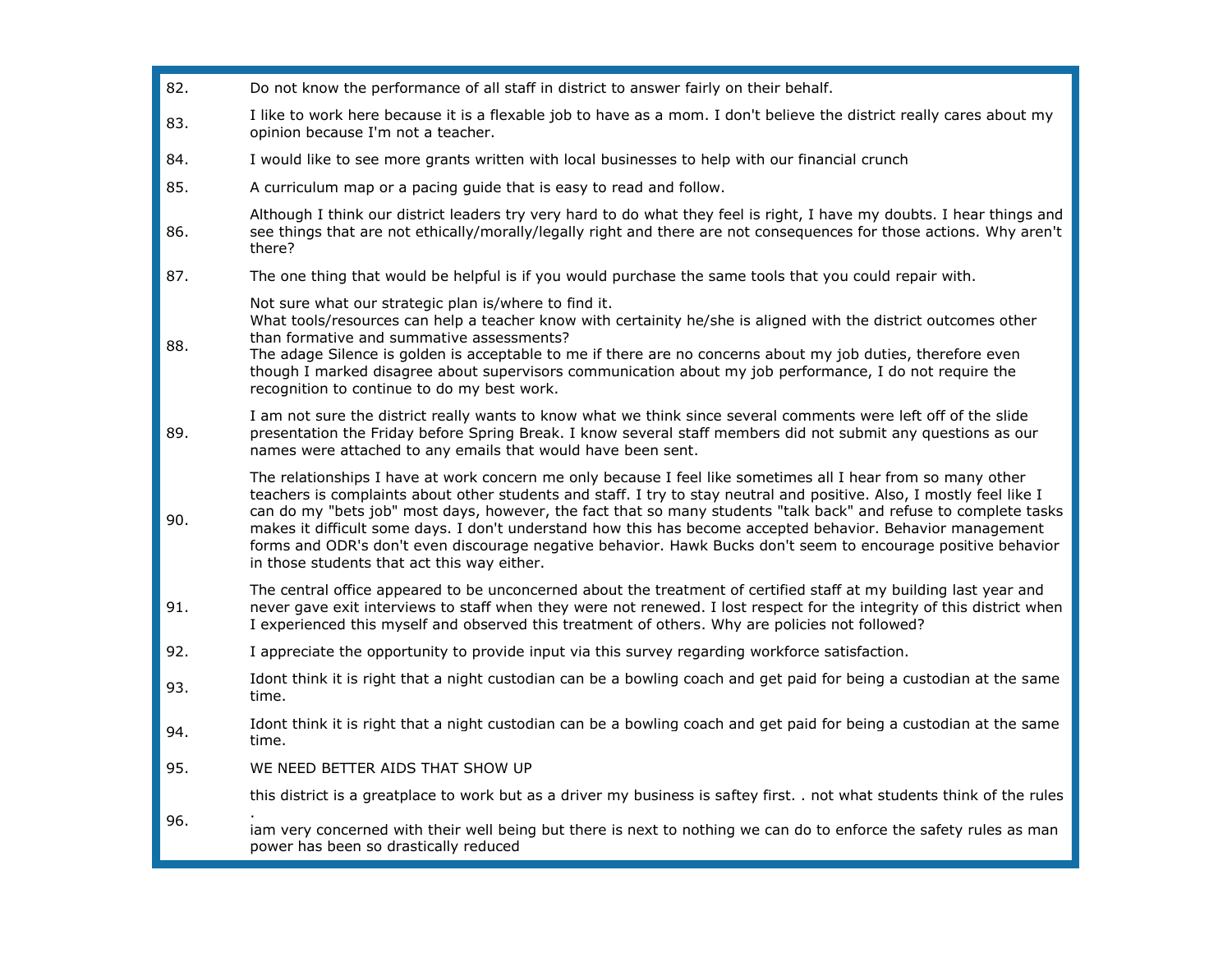97. Why doesn't central office listen to our concerns about leadership? Morale at Prairie is really bad.

Students need to be in school Monday through Friday every week of the school year except for designated holiday breaks. We are advocating a mentality of the 4 day work week by not training our youth that school is a 5 day institution. In an 18 week semester we have only had nine 5 day school weeks. (11 if you disregard the inclement weather days). Considering a large number of days are dedicated to various testing which also takes from the opportunity to teach, hence learn, students simply need to have more desk time. Inservices can come at the beginning of the year, semester breaks and the end of the year.

99. none

98.

- 100. There have been problems with the ethics of state assessment testing.
- 101. I feel that if we have teacher's who are cheating on state assessments, something should be done. Especially when it isn't the first time it has happened.
- 102. We are not involved in decision making.
- 103. Some of the items I have marked undecided as I have not had that much experience with the district yet in those areas.

Classifed Instructional staff does not recieve the same quality of inservice to new stragities, ideas, etc... as Certifed staff yet we are the ones in the classroom on the front lines tring to reteach concepts to students who struggle many times without the proper training outside of just a overview. We are not given the same access to techology to do our jobs as Certified Staff.

The District should try to provide better access to technology for secondary para eduactors. Lack of computer access to help students with their work, monitor grades and even be able to access our school email is a major problem.

104. Most training or inserivce meetings are geared towards elementray/preschool and does not apply to the secondary setting. If some of those suggestions were used by paras in the High school would insult our students in inculsion settings making some of them feel more inadquate, pointed out, etc....

PLCs, and Leadership Academys, are only open to Certified staff. The District as a whole does not encourage para educators to develop and become leaders, or improve our job skills by providing Collaboration Days/TIme with other Paras or our Teachers and training that applies to the educational level you work at.

Mixed messages are given to Classifed about what our duties are. What decsions we are allowed to make and are not for ourselves. We can be told that disipline is not our job, do not communiate with parents, let the inclusion teacher handle things. THen we are told we should have wrote up a student or talk to parents, or reported problems for the classroom teacher. The next time you could be told you are overstepping your bounds.

Question 29: I have no doubt that my building principal cares deeply for each of his employees and the students. I don't know that I can confidently say the same about the District as a whole.

105. Question 36: I know that in my particular building at Rex, we DO have the exact people in place needed to reach our building goals as well as the goals of the district! I cannot say that I have knowledge about other buildings as to whether they have the 'right people and skills' to get the job done.

Question 46: The district does ask its employees what they think about certain things, however, it seems that no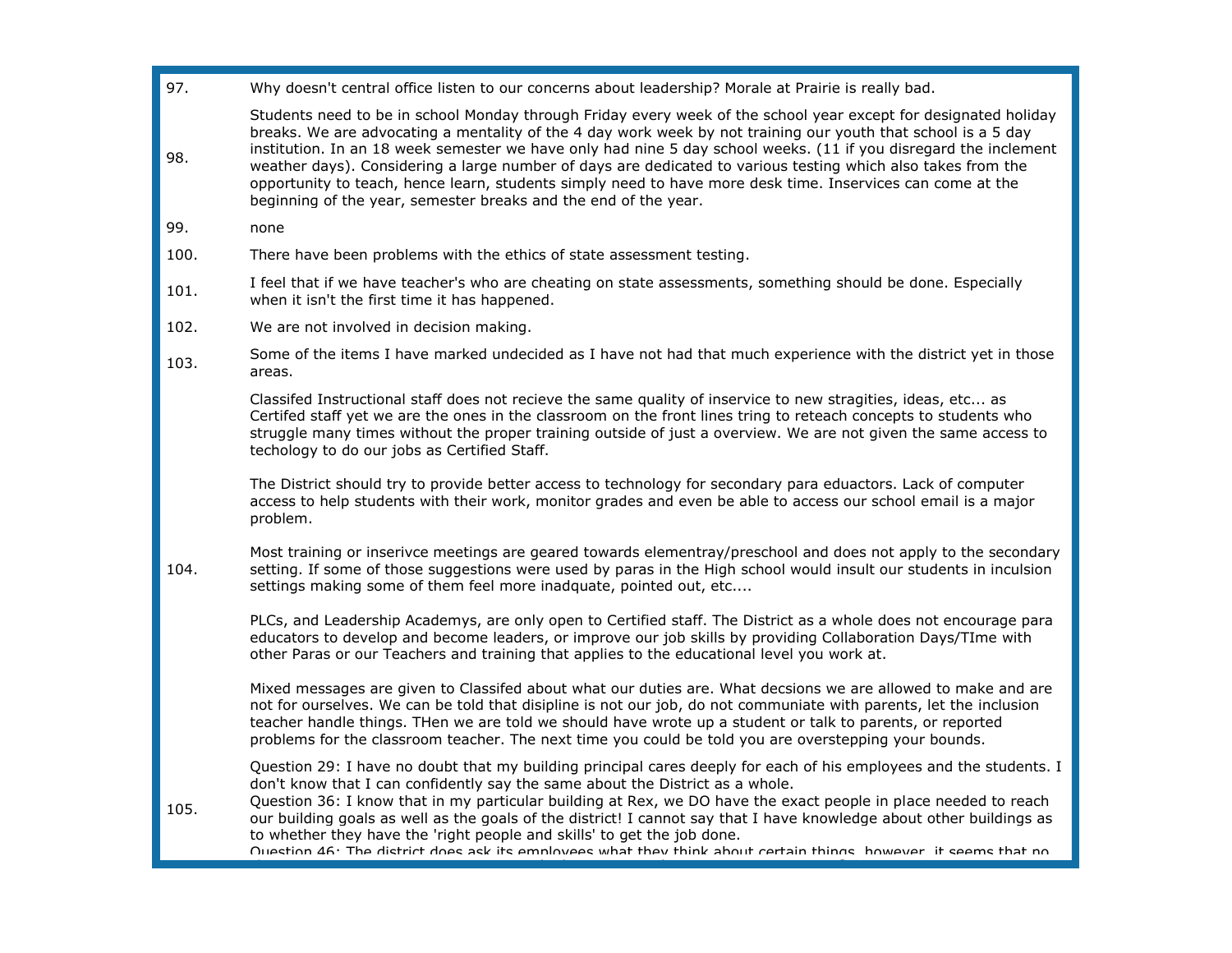|      | matter what the majority of employees have communicated, the district will, in the end, not consider what we<br>have said.                                                                                                                                                                                                                                                                                                                                                                                                                                                                                                               |
|------|------------------------------------------------------------------------------------------------------------------------------------------------------------------------------------------------------------------------------------------------------------------------------------------------------------------------------------------------------------------------------------------------------------------------------------------------------------------------------------------------------------------------------------------------------------------------------------------------------------------------------------------|
| 106. | Only a few, and usually the same few, are involved in making decisions for our school and our district.                                                                                                                                                                                                                                                                                                                                                                                                                                                                                                                                  |
| 107. | [No Answer Entered]                                                                                                                                                                                                                                                                                                                                                                                                                                                                                                                                                                                                                      |
| 108. | I felt like we had flexiblity till you decided to put in time clocks.                                                                                                                                                                                                                                                                                                                                                                                                                                                                                                                                                                    |
| 109. | I stongly disagree that this is a safe work place. Administrator is a bully and she doesn't know how to<br>communicate with staff or students. I feel bad for the students I hear her communicate because she is harsh,<br>uncaring and rude. She is not supportive of the staff and expects us to pick up the slack because she is gone so<br>much. The only time she communicates with some of the staff is when they do something wrong. Positives are<br>rarely heard. I think that USD261 is a great place to work overall, but this building is a nightmare to work in.<br>Something needs to be done or staff will start leaving. |
| 110. | We need to continue to communicate the vision and the expectations as we implement the strategic plan. We all<br>need to understand how we bring the plan to life.                                                                                                                                                                                                                                                                                                                                                                                                                                                                       |
| 111. | For some questions, "sometimes" would be a better response than "undecided".                                                                                                                                                                                                                                                                                                                                                                                                                                                                                                                                                             |
| 112. | safe place. High School level you hear talk about drugs, kids leaving school before school starts and the school<br>can't do anything about it because they didnt get out and go into the schools Kids kissing and making out in the<br>hallways teacher and adm staff look on. Same sex also. There needs to be stronger willed adm staff to speak up<br>and not allow                                                                                                                                                                                                                                                                  |

### **49.** Continuous improvement is an ongoing journey. What will help USD 261 be successful in this journey?

### 1. none

2. Continue to communicate openly and honestly with staff.

Principals are expected to non-renew teachers that don't have the potential to become great, and I agree that we should not tenure teachers that are marginal. However, I don't feel that we have the same expectations when it comes to

3. administration. We strip responsibility from underperforming people in high places and allow administrators to pass responsibility off to teacher leaders because no one has the guts to let them go. We need strong leadership as well as strong teachers.

Keeping everyone informed and recognizing the help from the classified staff also. We put in alot of hours at teaching kids, working with them and building relationships with them..We may not have degree's or be teachers but we TEACH and help

- 4. our schools out tremendously, I feel sometimes para's are overlooked for all their hardwork and what they contribute to the district also. I am very happy working for the district, I have the best job..I just think everyone enjoys a little bit of recognition..it makes for a more happier work enviroment if everybody knows that they COUNT! Thank you
- 5. Up to date math and reading textbooks in elementary.
- 6. getting our priorities right with limited fundsmaking sure that the maximum amount of dollars are being spent at the classroom levelnot at the administrative level-worry more about what we are actually doing rather than making the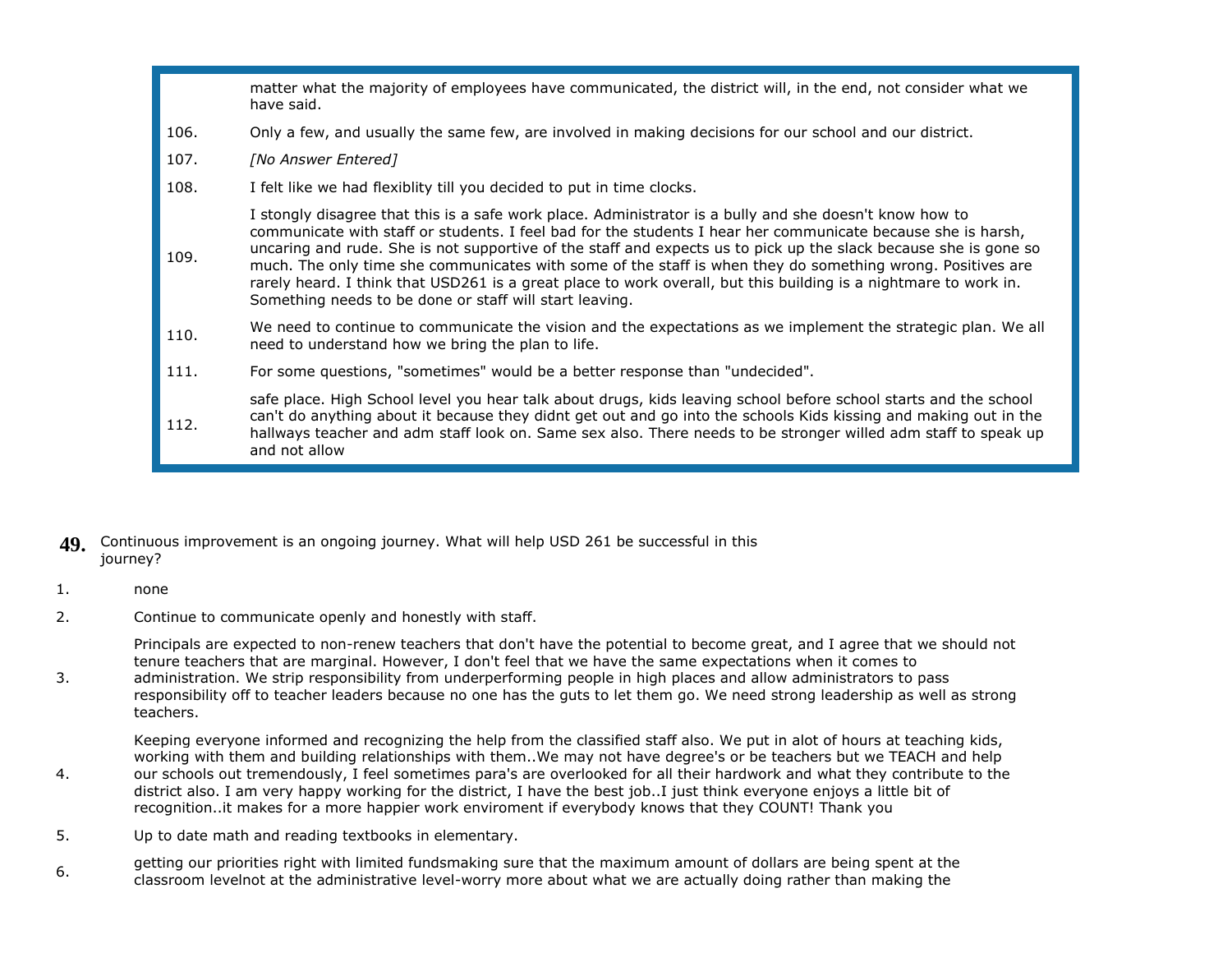appearance of doing

Narrowing the focus to student learning and the effective assessment of stated learning. Rid ourselves of the complexities created by those who don't have extensive backgrounds in the classroom or building-level administration and get back to the simplicity of teaching, assessing, coaching, reassessing, and moving kids confidently toward becoming successful students and successful adults.

7. We need to strongly examine our data structures and how to get meaningful information into the hands of teachers as quickly as possible. We also need to ensure that teachers have time to collaborate rather than reformat state standards so we can have a curriculum guide that is eerily similar to state standards, narrowly focused on making AYP. Our objective is much broader than AYP and these minimal measure tests should not be our focus.

We really need to hire district-level administrators who have either excelled at the building-level or are at least willing to come out, sit down with us, and ask questions about how things really work, what issues we have, and how they can best help us.

- 8.
- 9. Keeping staff that really care about children and education.
- 10. Continue to hire the right people for the right positions. Also, school funding will be an issue for a while to come. The better we handle these challanges the more successful we will be.
- 11. Getting parents and the community involved in the education of our students is vital for success.
- 12. Communication and willingness to support one another.
- 13. Increased collaboration on a regular (at least bi-weekly basis).
- 14. consistency in administrative decisions...i would like to see more equality between buildings, especially elementary...i sometimes feel we are all swimming in seperate oceans...some of us sink because we don't have the clear help from others who have proven their successes
- 15. We all are in this together and to be successful, we all must continue to work together and to have open communication. I appreciate the opportunity to give my opinion during this survey. It shows that USD 261 cares about their employees.
- 16. Use data to guide instruction and decisions instead of cursory evaluations.

I feel like teachers need to communicate better with parents and/or have better instruction on how to effectively communicate with parents, especially at the middle school and high school level. I feel like parents are encouraged to participate in the education of their children at elementary school and younger but as the children get older parents feel less

- 17. welcome at the schools. The continued parental support and working together with teachers can only strengthen the education of our children.
- 18. We need to focus on what works and let go of things that are not working even if that means we have to eat a little crow.
- 19. The district needs to believe the students are capable and can succeed.
- 20. Offer classes during times teachers can actually attend. With budget cuts, getting a sub to attend a workshop is thing of the past. It seems that the Learning Center has become a money-making intity whose main focus is to serve out-of-district teachers. It's sad that we've lost our focus.
- 21. Help the paraeducators be more successful in the classroom. Give us laptops to use to help keep track of the students. We could help students with missing assignments, late work, study quides, and notes if we had the propor tools. That way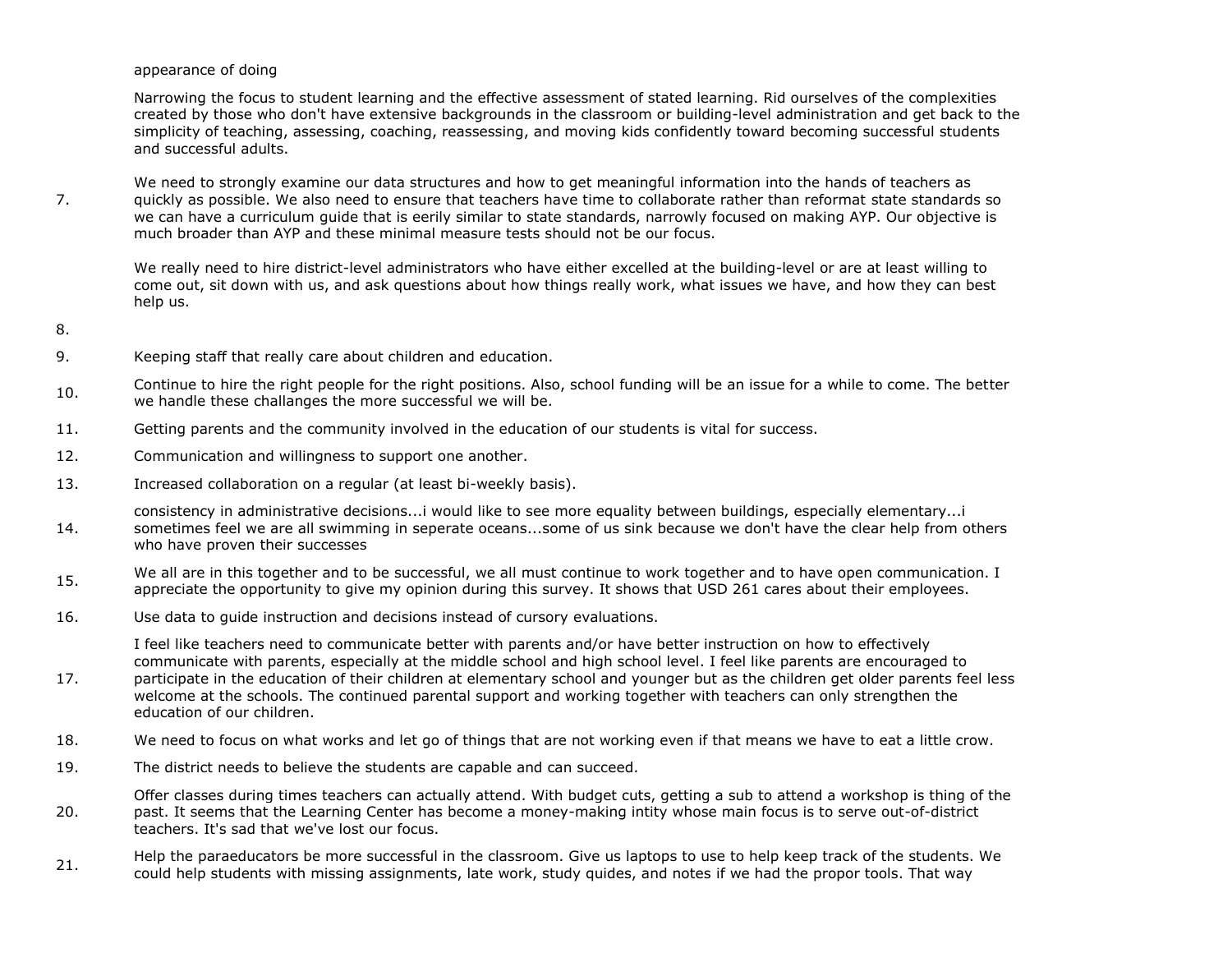teachers could focus on teaching.

31.

- 22. Alignment with all decisions...aligned with mission/vision.
- 23. Continuing to put the emphasis on the classroom teacher and the support staff that directly aid (instructional coaches) in bettering classroom instruction.
- 24. Better communication with all staff. Don't always rely on the administrators to share information with staff...only a portion of what they are told passes our ears!
- 25. Better use of in-service time. Actually train teachers well in the use of technology in their classroom give them time to create ppts. Teach how to make effective powerpoints. The list goes on...
- 26. Not cutting jobs that directly affect students,not cutting jobs where someone has direct contact with the students. I see many places that could be managed more efficiently due to the current budget crisis.
- 27. Teacher's and Para's are the people in our district that we cannot afford to loose. Without them, the children are the ones who are being affected and in the long run loose.

28. More personalized awareness and recognition of individual or small group efforts would go a long way toward maintaining morale as we continue to face budget cuts and uncertainty. Not the blanket "thank you for all you do" at the end of an email. Those tend to be a bit insulting after awhile. Especially if it is from someone who wouldn't know who I was if they saw me in the hall. Just little things to recognize the individual. Note of appreciation, comments, etc

- 29. Gathering input from those who are being successful with our customer base and modifying what we do to reflect constant changes... children are dynamic not static what worked ten years ago may not be in touch with today.
- 30. It would be great to have more Central Office personnel in the buildings and attend building level events to interact with students and parents. Teresa does a very good job of this. A clearer picture of the building could be painted by adding these visits.

Pay ALL teachers for teaching during their plan periods...not just some at certain schools. Teachers who teach during both plans at HAHS only get paid for one plan period....they are teaching some of the most difficult kids in the district, they keep our graduation rate high for AYP, and they only get paid for teaching 1 plan period, even though they teach 2 (some of them don't have any plan time at all.....zero), and they aren't reinbursed financially for their sacrifice.

Additional training on Common Assessments and how to utilize PLC's to improve instruction and student learning.

32. Training for all staff on Data Driven Dialogue Additional training on transitioning students from one program to another.

33. To continue to be open and honest with the employees. Value their opinions and make use of them where appropriate. The district will not be successful without loyal employees, and loyal employees are not that way unless they feel valued and included on key issues. Keep the lines of communication open between central office and employees.

- 34. Always looking ahead at future needs and planning ahead to provide for essential items that need to be in place for effective operations at the service center.
- 35. Have District Leaders meet with staff individually to see how ideas at one location might work at another location.
- 36. The district needs to think carefully about how cuts to programs will effect it's students. Some children will be deprived of developing the talents and intelligences they posess by cutting certain programs.
- 37. A lot of time is wasted at collaboration days. We would probably get more out of it if we could actually collaborate. There is also lack of support or backing when you want to try something unconventional to help with programs...of course that could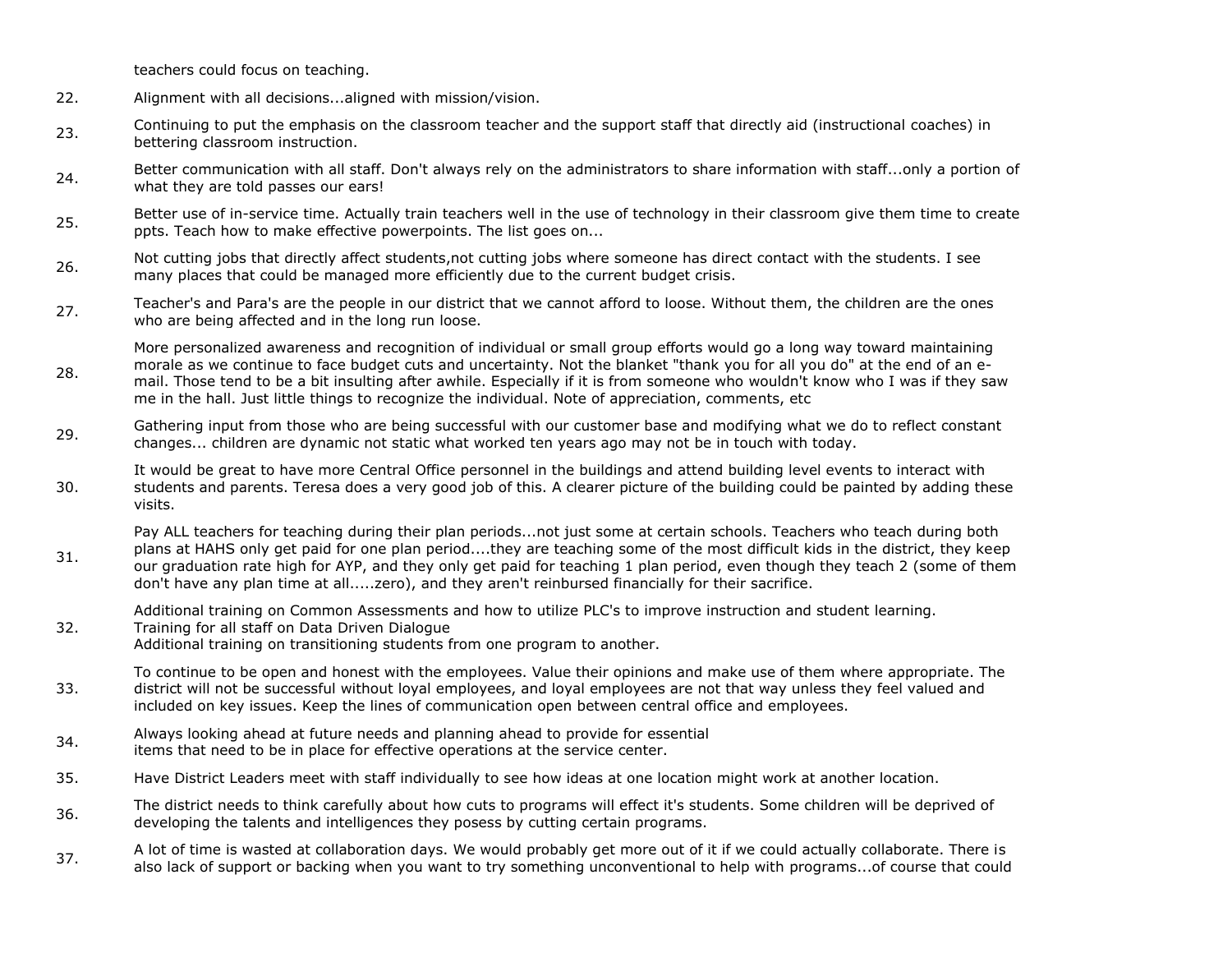just be personally directed to me.

- 38. Reread answer to Number 48 and incorporate some of these ideas into the next inservices. Lift the morality of the teaching staff by offering us time to learn from each other and absorb that which is presented!
- 39. Continue to hire good people and nonrenew weak teachers. Don't be afraid to fire weak administrators either.
- 40. *[No Answer Entered]*
- 41. Continue open communication, and honesty about the future.

Does each building's improvement plan support the strategic plans? I believe these plans (building improvement plans and strategic plan) should be fairly synonymous with the district plan of improvement. We could monitor our progress towards building/AYP goals at district meetings. The district should consider doing NCA as a district. Teachers need PLC time to

- 42. develop common assessments, discuss effective instruction, and further their content knowledge. Staff development plans should be developed cooperatively based on qualitative and quantitative district data. Consider having content curriculum leaders again (i.e. science curriculum leader, social studies, etc.) We need resources (materials and assessment pieces, staff training) to implement MTSS starting the end of this school year.
- 43. Correct testing procedures followed throughtout the district.
- 44. Consistency. Staying with programs for the long haul rather than changing for the 'latest thing' so that the true results of those programs can be seen.
- 45. Continue to try new behavior management strategies, evidence-based teaching strategies.
- Affect Providing the best leadership possible. Recognizing each and everyone of us as a person with wants and needs, not just a series of the manual structure consideration is a series of the manual structure consideration name to be moved around without consideration.
- 47. Admin, Board, and staff need to hold parents more accountable for the children they chose to be responsible for and the community more responsible for making resources available for the district to educate the children of USD 261.
- 48. To keep the Communities In Schools program because they help meet our students' basic needs first so they can stay in<br>expected and large The angular stay in any idea is which so bed sumplies alathing feed, and communit school and learn. The program also provides us with school supplies, clothing, food, and community service projects.

49. If Central Office is going mandate a process or a program, then everyone at CO needs to agree on what will be told to/asked of the rest of the district BEFORE the first meeting is held with building level administration and building level staff. If can be frustrating to be asked to complete a task in August and then have to redo the task in November or January because a CO person or group of people have decided they don't like how the task came out in August.

50. Continue to hire capable, experienced people with good work histories.

51. Strong administration leaders in all buildings. Cohesiveness as a staff, which trickels down from admin. Get ride of teachers who are not doing their job and just don't care or are so focused on just their year that they teach to a test and not to the whole child. A report from each middle school to individual elementary schools to let them know what the kids coming up are missing. I don't understand how we have schools in the district that Exceed all assessments, yet the students are not succeeding in middle school?? If they are truly learning what the state assessments say they are, then it should be reflected in the middle and high school. Huge concern I have!!

- 52. Continue to listen to staff about school improvement ideas and to gain ideas from other districts who are making gains in<br>cabineral control improvement initiatives achievement scores/school improvement initiatives.
- 53. Everyone working together and full communication throughout the district.
- 54. Set and follow through with the tougher higher expectations and repercussions of inappropriate behavior and attendance.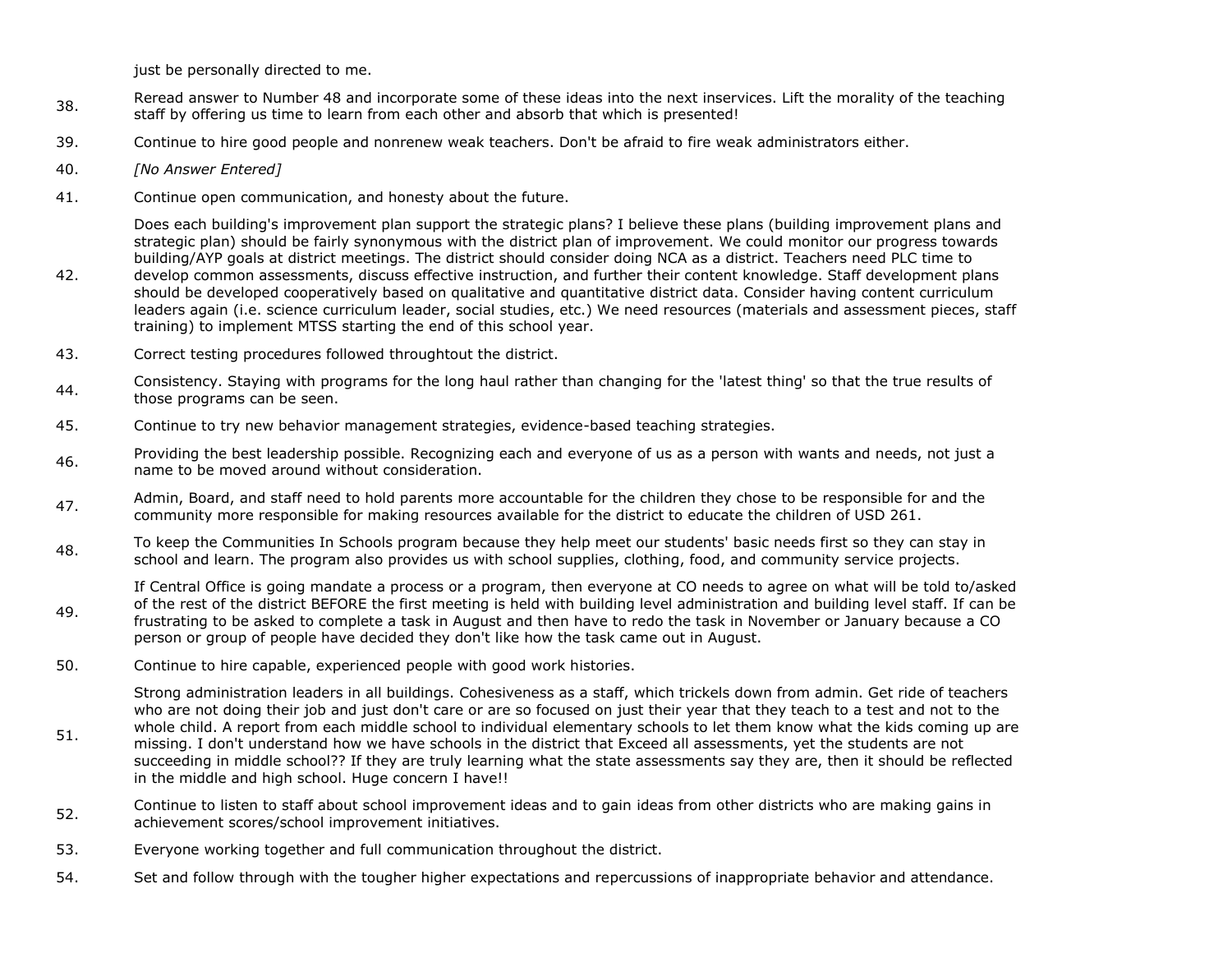- 55. A push for a positive attitude.....Plus a couple of changes!!! (eliminations) in top administration...middle administration...and there are some instructional positions that are not as positive based as they could be, would help a lot too.
- 56. Allow us to collaborate on the things that will make a difference for students. We are adults and don't need to be given "homework" to keep up busy. We know what we need to do. Let us do it.
- 57. With the current budget crisis, I am very worried about the future of our class sizes. Large class sizes will not help our district to continually improve...it will have a negative impact on our students and will cause our district to take steps backwards in our progress. We need to do ALL that we can to keep class sizes manageable.
- 58. Make sure to put the students best interest first! Don't take away the people that help them every single day (teachers, paras, one-on-one help)and provide them with services to become a better student.
- 59. USD 261 needs to give resources based on the needs of the students - not just give the SAME resources to all of the buildings. We need more open communication between teachers and the ones making the decisions - without fear of their being a consequence of our honesty - for the success of our students' sake.
- 60. Tighten discipline in the classroom

More focus once again as a district on PBIS

- 61. More support and training from the district level as we implement MTSS which includes professional development and resources for all three tiers
- 62. Reaching out to parents more and continued partnerships with Community in Schools and resources that will help our parents with all of the their difficulties that overflow to the classroom.
- 63. Permit more building level in-services/training/interventions so that specific needs can be addressed. I believe that if we have a highly successful program, intervention, etc. that we should be more generous with our "sharing" so that we can all truly be excellent schools.
- 64. Clarity and communication.

68.

- 65. Providing more positive feedback to the schools. So many times rumors are released into the community and some of the schools get the negative feedback instead of the positive.
- 66. As I said above, retaining only high quality teachers and making sure that's in place before people are tenured. Teachers whose students have high scores on tests and assessments should be showing the rest of us some strategies they use. All schools have good ideas to share - and should be willing to share. We have run into some resistance at points with schools wanting to share how they do things, which I find odd. Let's not all re-invent the wheel but share ideas that work.
- 67. Continued communication about budget, also, I think it would be helpful to re-evalute all "programs" implemented at the elem. level and see which are worth keeping, and which distract from instructional time.

Overall, USD 261 is a great educational venue. The one thing I have noticed is that posting standards, word walls, and other notices seems to be a priority. Instead of worrying whether every room has all these things, focus should be on whether or not the classrooms have appropriate postings to encourage and enchance what is being taught. A student is not going to remember what standard was taught (number and phrasing is not important), but they will remember concepts the teachers have taught. Important concepts and ideas, along with students' work, should be what is the emphasis in the classrooms.

- 69. In order to improve, shared leadership is essential. This has proven to improve communication between buildings and the district.
- 70. By allowing feedback from all persons involved. This survey is one example, especially since you have questions like this one.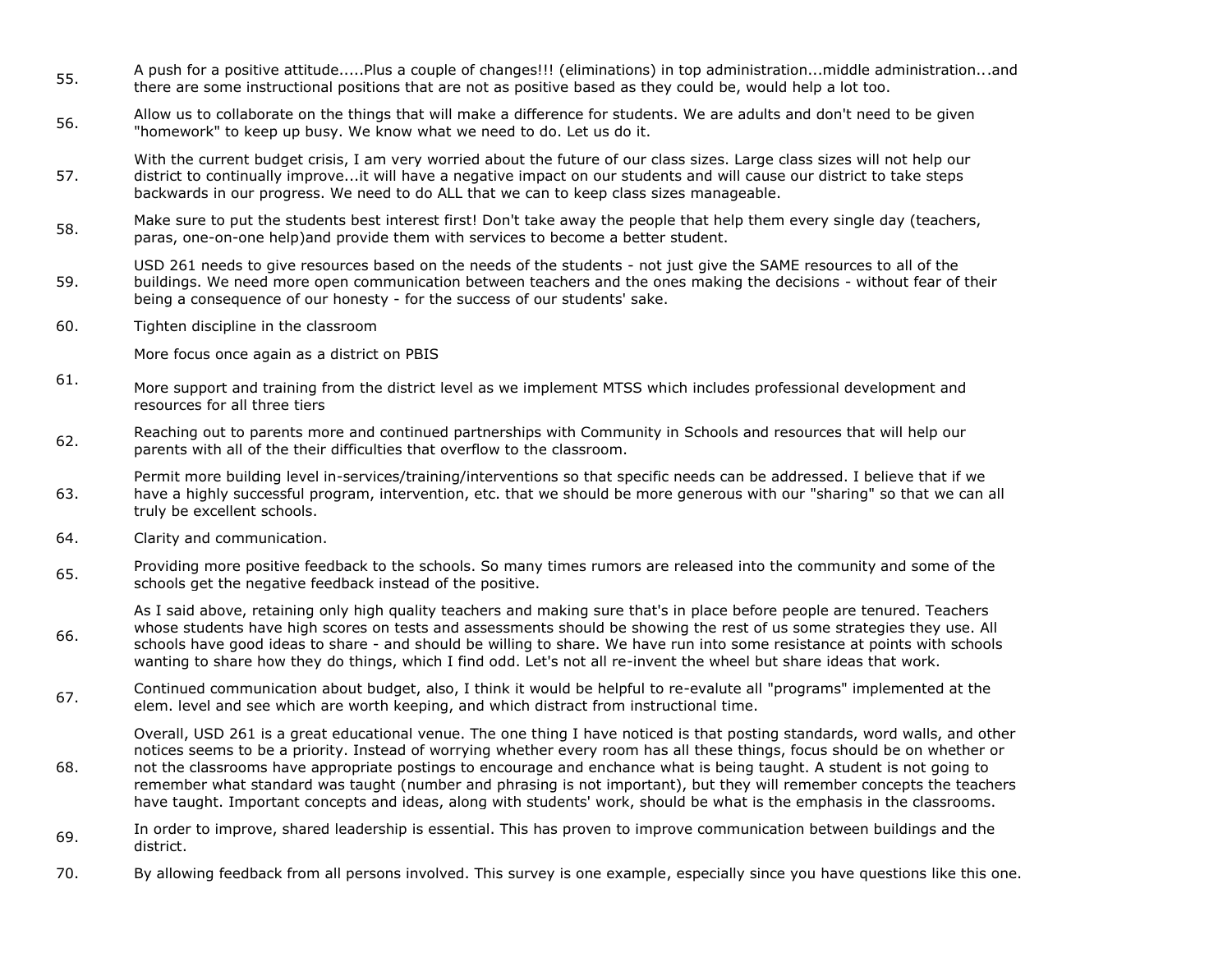- 71. to reconize each indivedual as that, an indivedual with skills, hopes, and feelings.
- 72. To implement a successful plan requires lots of revisiting the origional idea/concept. I feel that as a whole the district does this very well.

Further education for staff in tapping into what works for various types of learners-not all students learn the same. Making sure we retain the best quality staff. Merit based pay of some sort to ensure best quality staff. Personally I have had to pay

- 73. for all continued learning opportunities out of my own pocket for the past several years as my service is very specialized. It would be nice to have support or compensation in some fashion. Individuals tend to seek learning opportunities when it is supported in some fashion.
- 74. Continue to support and provide necessary resources to meet the needs of all students.
- 75. Continue to focus on what is best for kids, and provide staff the necessary support and resources to provide excellence in education.
- 76. Have more frequent evaluation and observation of classified staff. There are many things which occur and those staff members could be eliminated and effectively repalced.
- 77. The meals the district provided were fun when we had inservice days. They seem like a great team building activity!
- 78. Find more money
- 79. Ask teachers what they think (we do have some really good ideas), and actually implement some of our suggestions rather than ignoring them!

80. less crap from the top down, less superficial training, less coaching, less monitoring (which is a waste of time for the administators,and keeps them from their jobs) less forms to fill out, less of everything from the top down. We got into teaching because we wanted to teach, not fill out forms, etc.

- 81. talk to all the people and get to know there strengths so we can use them.
- 82. The staff needs to feel that someone really cares about them, not just their contribution to the district.
- 83. Connect standards more closely with the curriculum maps and create common assessments that will be similar to state assessments.
- 84. Comunication is the key. Don't forget the "little people" who do so much to keep the wheels oiled and rolling.
- 85. Have more contact days with students and less inservice.

86. Use our inservice days in a flexible manner so that teachers/departments can best use their time to make improvements. We differeniate instruction for students, but is one size fits all for faculty. If we know we could use those days get what we need to improve in the classroom that would give us time to line up online workshops or instruction, podcasts,or collaboration with other professionals (industry and business).

- 87. Open, clear communication. Opportunities for honest input by all.
- 88. Ways to cut the bubget without taking education away from the students.
- 89. Continue to provide quality special education to children who need it in an environment which meets their needs.
- 90. Asking for honest feedback for everything that is going on in the district. As classified staff, I usually find out everything after the fact. Lines of communication would also be something to work on.
- 91. putting people who are qualified in charge.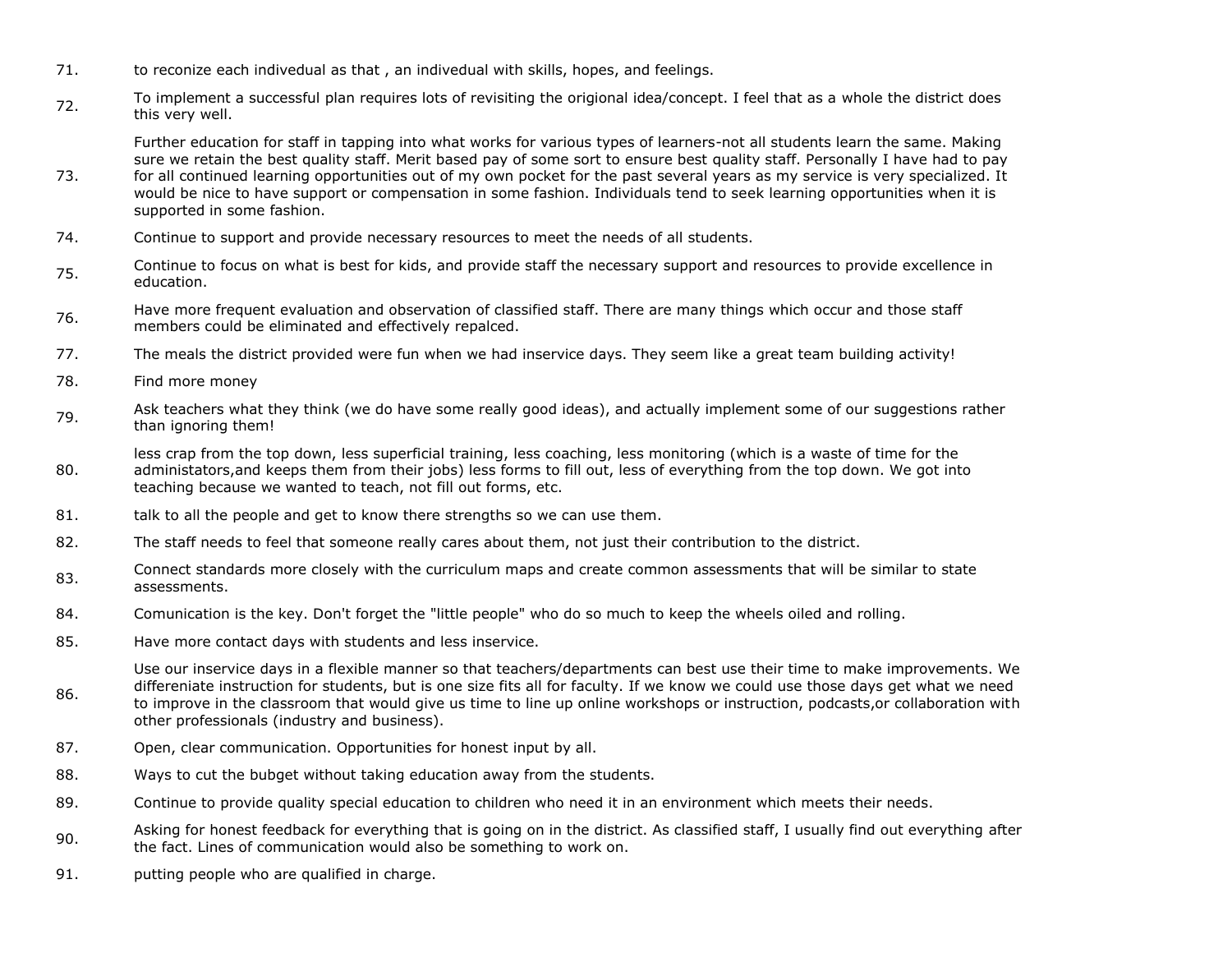92. To continue to provide the best education as possible for each student.

Instead of doing curriculum mapping (or whatever we are calling in now) we should have time as a grade level to look at state assessment scores discuss and analyze them and have time to share ideas. Since we are a district on a plan of action we should all be carrying the load. We are wrapped up in our own schools and how well our school does. I want to know what the other schools are doing to insure the success of our students, not where I should be in a book on such and such date. This information can also be used to aid in the vertical alignment of our schools. Getting together to breakdown the indicators we do poorly on as a district and share and find ways to improve them, will only help our situation as a district.

94. Elementary teachers need more time to evaluate data and adjust instruction to the results.

95. Hopefully a new math curriculum that can improve state assessment test scores. I would like to see math instruction developed around improving test scores. I'm not sure we are covering everthing completely per grade level in math instruction.

I feel as though all staff's knowledge about assessment scores, as we must face not meeting AYP, needs to be considered. It's important for us to work together for our students to succeed throughout their education, not just at the elementary level. Why are succeeding at the elementaries, but failing in the middle school? How do we track our student's scores to

- 96. reach out and help them? Just because they are no longer in our school doesn't mean we don't care and don't want to help, as a district I believe we need to become more united in this effort. Let's really look at the data, see our faliures and work toward success as a whole.
- 97. Teaching teachers how to teach (kids with a wide variety of needs/levels) instead of "using" the curriculum only. Apparently the "cookbook" teaching method is not working.
- 98. To continue to value its teachers and classified staff.

93.

- 99. Program/programs in place to help middle school students deal with emotional and social issues critical to their success in life and school.
- 100. We need adequate funding from the Kansas Legislature.

101. Improving communication and colloboration along district channels needs improvement. I believe at the building level, we are strong, but would like to have more opportunities with other buildings and preceding and succeeding grade levels to buils cohensive in instruction.

102. I feel the collaboration days the teachers have could be more productive. It seems like the tasks that we are asked to do can<br>102. I salve be useded as by a fause seal and the seat just and us sitting assumed which is only be worked on by a few people and the rest just end up sitting around which is a waste of time.

103. I really think that the district is making a mistake by not cutting some jobs. I know that is terrible, but there are definitely some central office jobs that could be combined. The district seems to be finding ways to cut from the bottom up unstead of the other way around. It seems that the teachers are going to be asked to give up several benefits that we have worked hard for and it will be so that staff at the ad bldg can keep their jobs. That doesn't seems like very good business sense.

- 104. Put a definite plan of consquences into action for bullies and students who refuse to perform.
- 105. To continue to get feed back from all on inportant issues.
- 106. If there need to be staffing cuts, it should affect the central office as well. Please don't tell us that school staff must be cut but not central office positions. That sends a message to all of us that central office staff jobs are more important than those working directly with children. Remember it is all of us!
- 107. Keeping a positive attitude, high expectations, and believing in and utilizing the strengths in our co-workers.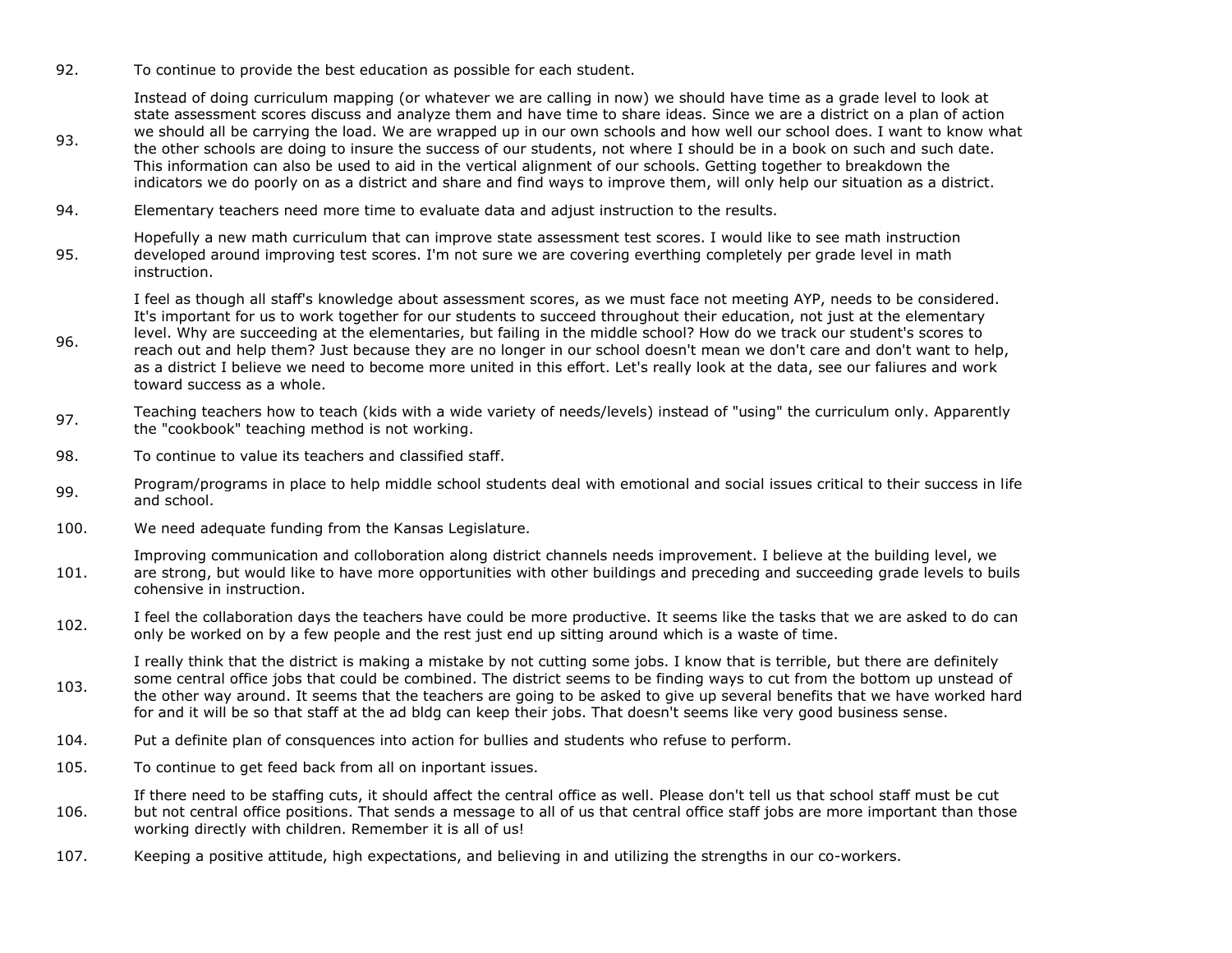- 108. continue to do your best as you already are continue to keep us informed politically.i am a registered voter & i vote on a regular basis
- 109. Help our administrator do a better job of listening and not so quick to react when things don't go her way. Have committees help make decisions instead of it always being her way or one of her favorites.

Move back to 45/55 minute blocks every day. Young people are to "involved" to carry information from Monday to Wednesday and be successful at thier task. This will aid in consistance of a lesson and continuity. How very difficult it is for a young person to recall what was taught on Thursday when it is followed by a 4 day break due to inservice and then another

110. day (the odd block off), hence returning to the same lesson after a 5 day absence of instruction on that topic! Too often, high school teachers spend too much time "recovering" the lost work from the day/s inbetween. This is particularly true with 9th and 10th grade students. They are simply not mature enough for a college level approach to scheduling.

111. Open communication with employees about what is happening in the district (even across schools) Obtaining the opinions and ideas of employees at all levels (classified, certified, regular education, special education, electives, etc.) - It is important to get a true sense of what the "people in the schools" are thinking and to gain support across the board from district personnel.

112. Unsure at this time.

115.

113. To keep providing updated technology for the students and teachers.

Better communication and looking at ALL areas as beneficial to the education of the students. Mental, psychosocial, physical these are all elements of the student as a whole and as such should be addressed equally. I feel like there is bickering and nit-picking between groups with each one trying to put it's own agenda first. If we all are going to excel in the education/care

114. of students, then there needs to be better communication between all parties. My attitude is this: "It is MY job to not only take care of the students in my care, but to also do a job so well that it makes my co-workers look good and makes their jobs easier. It is my hope in so doing that the moral of the area I work in stays high and that each person holds others higher than themselves."

There are building principals who do a better job providing information, training, crisis plans, inviting classifed to staff meetings and such to the classifed staff in their buildings than others ones.

Many times it is the individual staff members do encourage classifed to develop our skills, help us become better in our jobs and make the difference that keeps us here doing what we like to do not our District Admin or Board members.

THe District Office needs to realize the need to provide Inservice/Collaboration time to the classifed para educators so we are better prepared to help the District reach the educational goals and targets it is required by the State and Federal goverment to meet. If we are not trained and feel prepared we can not do the job we need in helping with these goals.

The District should provide the same opportunites for PLCs and Leadership Academys to Classifed. Without us (all classifed) our customers (the students) would not get to school, have food to eat, clean classrooms and restrooms, comfortable climate controlled schools....

The District should also make sure that Board meeting minutes are posted on the website in a timely fashion. Febuary minutes were not posted until after the March meeting. Many times it takes 3 weeks before they are posted for the public to view.

- 116. If all the schools work together instead of against each other. Materials/resources/ideas that work to improve student success should be shared.
- 117. As children advance from our elementary schools on to middle school(s)and high school, communication between teachers